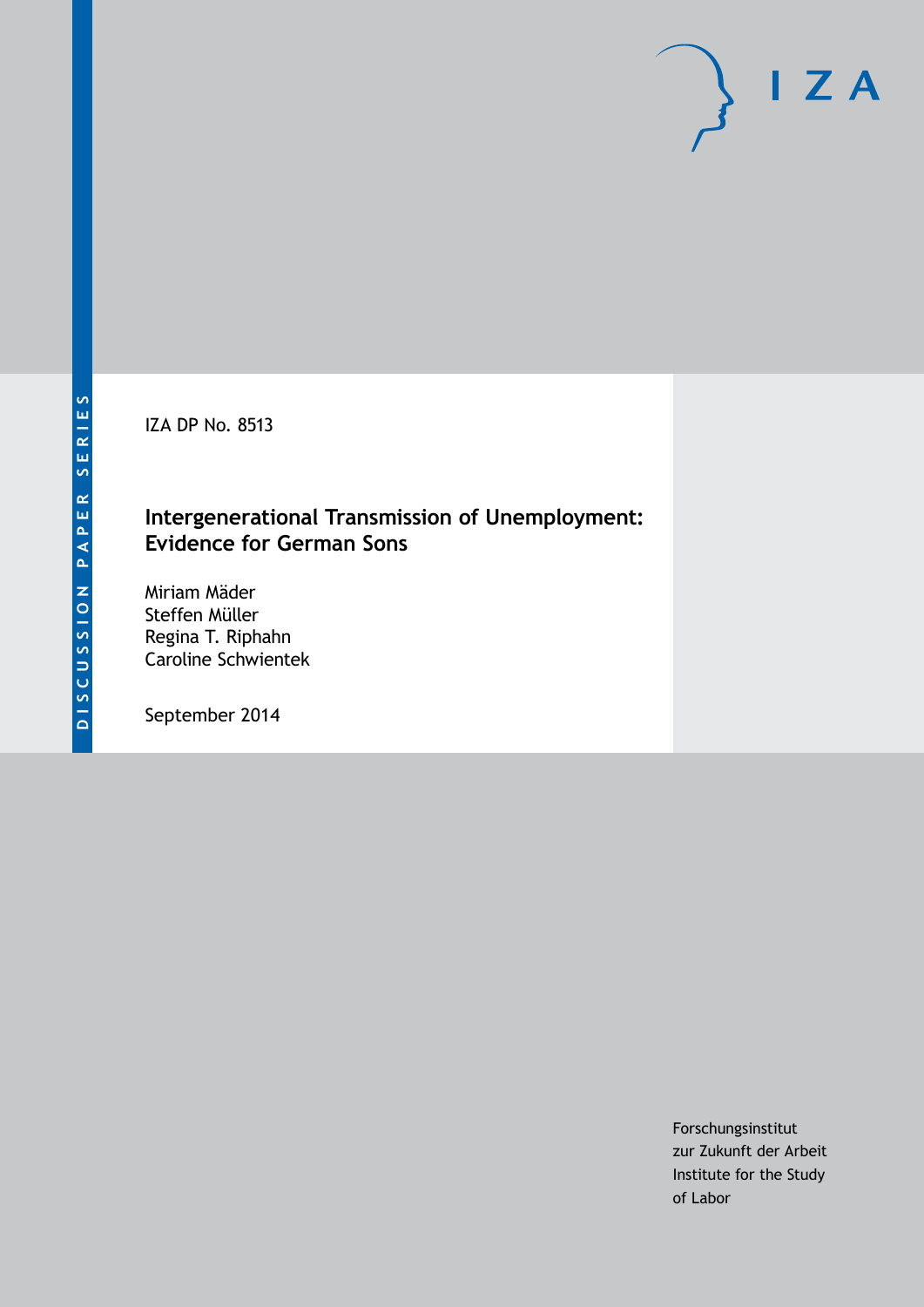# **Intergenerational Transmission of Unemployment: Evidence for German Sons**

### **Miriam Mäder**

*University of Erlangen-Nuremberg*

### **Steffen Müller**

*University of Erlangen-Nuremberg*

### **Regina T. Riphahn**

*University of Erlangen-Nuremberg and IZA*

## **Caroline Schwientek**

*University of Erlangen-Nuremberg*

Discussion Paper No. 8513 September 2014

IZA

P.O. Box 7240 53072 Bonn **Germany** 

Phone: +49-228-3894-0 Fax: +49-228-3894-180 E-mail: [iza@iza.org](mailto:iza@iza.org)

Any opinions expressed here are those of the author(s) and not those of IZA. Research published in this series may include views on policy, but the institute itself takes no institutional policy positions. The IZA research network is committed to the IZA Guiding Principles of Research Integrity.

The Institute for the Study of Labor (IZA) in Bonn is a local and virtual international research center and a place of communication between science, politics and business. IZA is an independent nonprofit organization supported by Deutsche Post Foundation. The center is associated with the University of Bonn and offers a stimulating research environment through its international network, workshops and conferences, data service, project support, research visits and doctoral program. IZA engages in (i) original and internationally competitive research in all fields of labor economics, (ii) development of policy concepts, and (iii) dissemination of research results and concepts to the interested public.

<span id="page-1-0"></span>IZA Discussion Papers often represent preliminary work and are circulated to encourage discussion. Citation of such a paper should account for its provisional character. A revised version may be available directly from the author.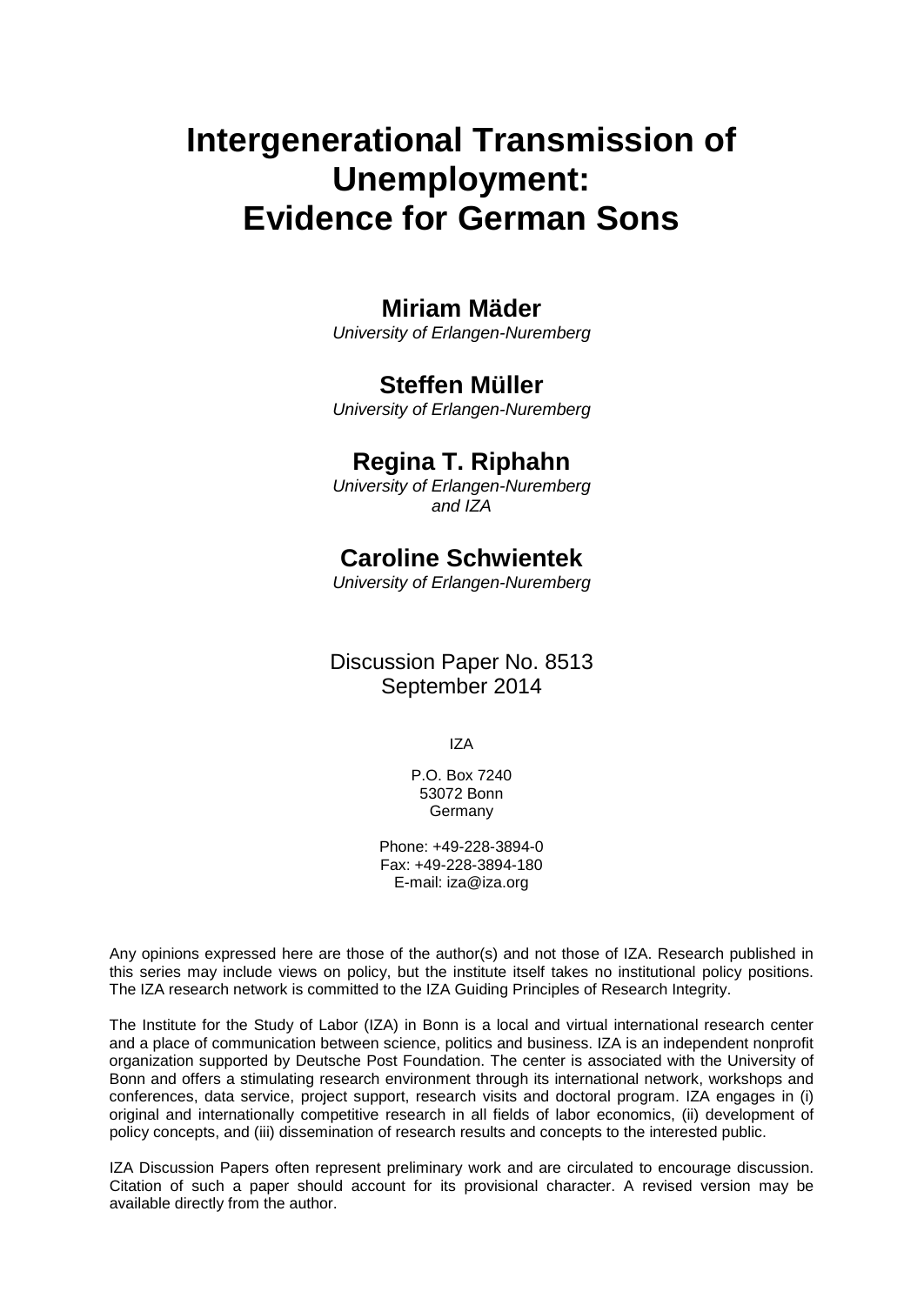IZA Discussion Paper No. 8513 September 2014

# **ABSTRACT**

# **Intergenerational Transmission of Unemployment: Evidence for German Sons[\\*](#page-1-0)**

This paper studies the association between the unemployment experience of fathers and their sons. Based on German survey data that cover the last decades we find significant positive correlations. Using instrumental variables estimation and the Gottschalk (1996) method we investigate to what extent fathers' unemployment is causal for offspring's employment outcomes. In agreement with most of the small international literature we do not find a positive causal effect for intergenerational unemployment transmission. This outcome is robust to alternative data structures and to tests at the intensive and extensive margin of unemployment.

JEL Classification: J62, C21, C26

Keywords: youth unemployment, non-employment, intergenerational mobility, causal effect, Gottschalk method

Corresponding author:

Regina T. Riphahn University of Erlangen-Nuremberg Lange Gasse 20 90403 Nuremberg Germany E-mail: [regina.riphahn@fau.de](mailto:regina.riphahn@fau.de)

\* Forthcoming in *Journal of Economics and Statistics (Jahrbücher für Nationalökonomie und Statistik).*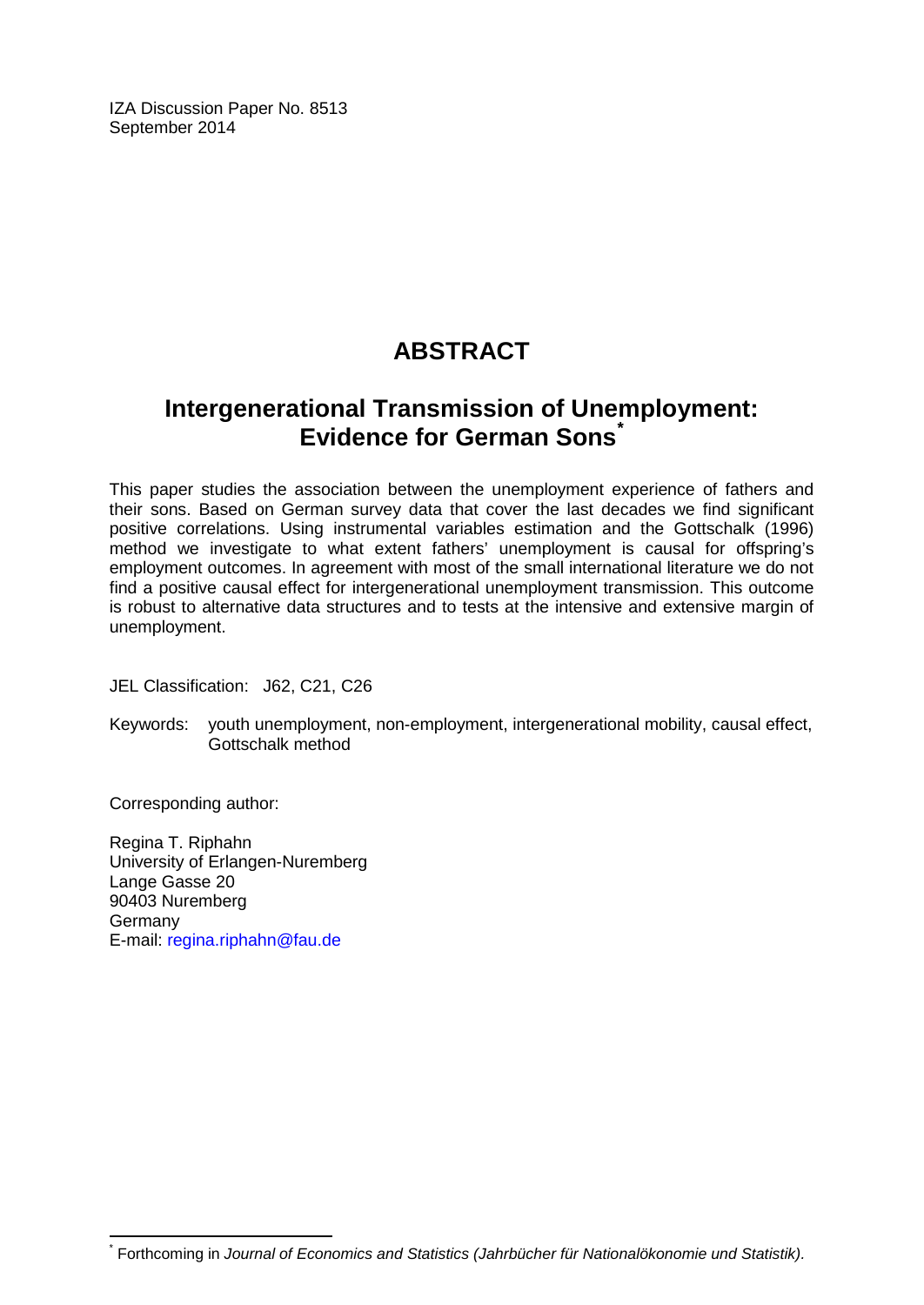#### **1. Introduction**

Unemployment of young individuals is one of the most pressing labor market problems of our times. Recently, some of the crisis ridden European economies faced youth unemployment rates well beyond 20 percent which instigate not only poverty and a sense of desperation but also waves of emigration and delays in family formation. The literature shows that the early experience of unemployment can be influential for lifetime labor market opportunities (e.g., Gregg 2001, Schmillen and Umkehrer 2013). However, while most commentators agree on the significance of early unemployment there is surprisingly little discussion and evidence on some of its key determinants especially the family background. In this paper we study the intergenerational transmission of unemployment experience, describe its patterns, and investigate causal relationships.

 A number of mechanisms may relate parent and child unemployment. They comprise correlated observable characteristics of parent and child, correlated unobservable characteristics, and true causal effects of parent unemployment on child unemployment. Clearly, observable characteristics such as formal education, choice of industry, occupation, region of residence, or social networks are correlated across generations and may affect employment outcomes. Similarly, it is plausible that unobservables such as ability, motivation, attitudes, beliefs, or personality traits are shared between parents and their children and may affect the risk of experiencing an unemployment spell.

However, causal connections between parent and child unemployment are of particular interest. Such causal mechanisms may generate both positive and negative effects: the experience of parental unemployment may affect household and family tastes and attitudes and reduce the perceived stigma of unemployment. Also, it may reduce child human capital investments as a consequence of reduced household income or unemployment-related stress in the family. These mechanisms suggest a positive correlation between parent and child unemployment. On the other hand it is possible that the additional leisure of an unemployed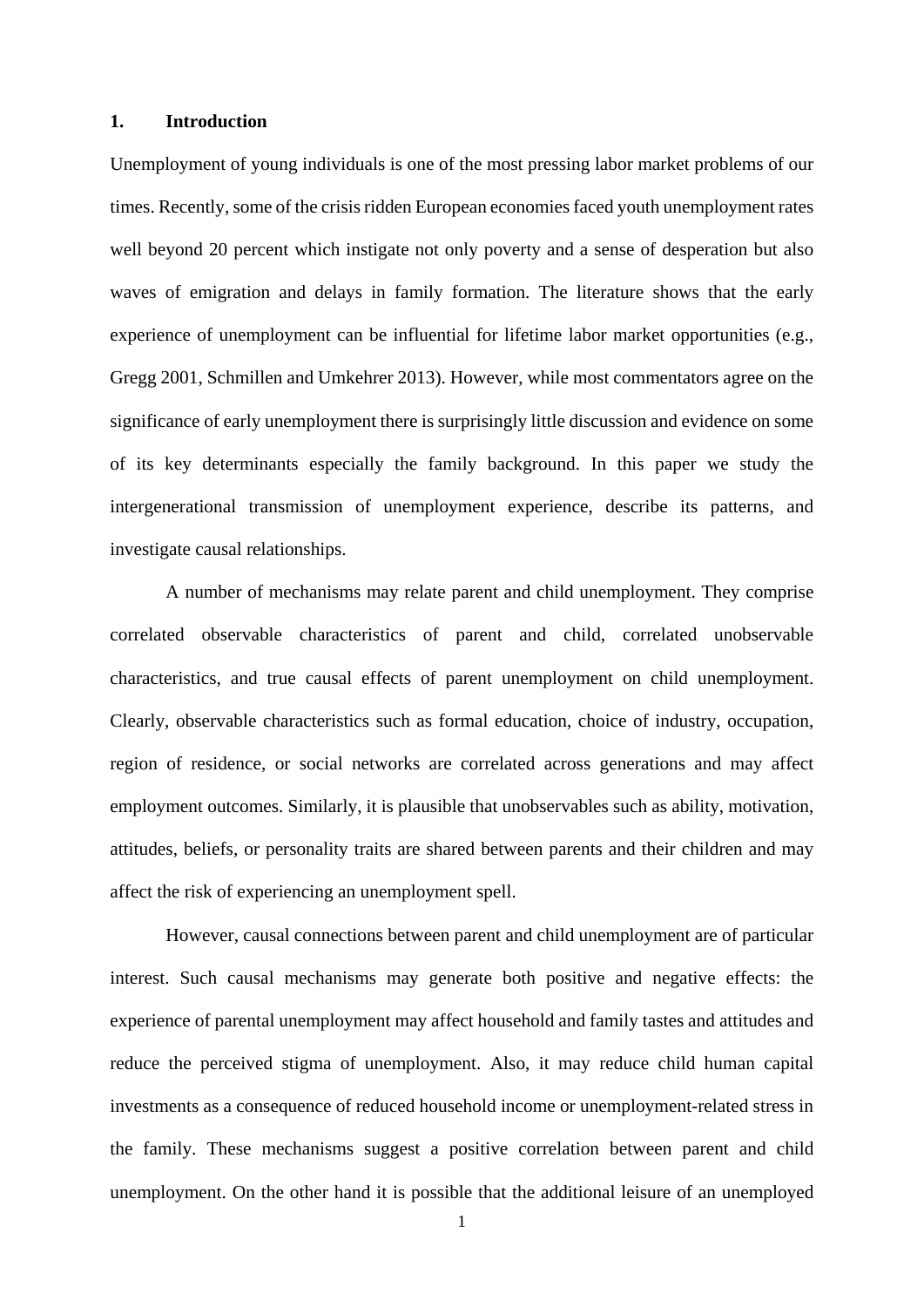parent benefits the offspring and that the family values human capital more after experiencing a loss of employment. In that case one might as well expect a negative correlation between parent and child unemployment.

 The literature on the intergenerational transmission of unemployment has studied the situation for Canada (Corak et al. 2004, Oreopoulos et al. 2008), the U.K. (Johnson and Reed 1996, O'Neill and Sweetman 1998, Macmillan 2010, Gregg et al. 2012), Norway (Bratberg et al. 2008, Ekhaugen 2009), and Sweden (Corak et al. 2004). While almost all studies yield positive intergenerational correlations of unemployment, the evidence on true causal effects of parent on child unemployment is mixed. Only the two studies on Canada appear to support a causal intergenerational effect while all others find insignificant effects.

 We add to this inconclusive literature by offering evidence for Germany, a country for which intergenerational transmission of unemployment has not been studied before. Germany is a particularly interesting case because on the one hand it is well known for its low youth unemployment (Riphahn and Zibrowius 2014) and on the other hand it features low intergenerational mobility and high intergenerational correlation of economic outcomes e.g. compared to Scandinavian countries (see, e.g., Couch and Dunn 1997, or Schnitzlein 2014 and studies cited there). This provides a unique setting that has not been studied before. We take advantage of long running panel data from the German Socio-Economic Panel (SOEP) to investigate the correlation and causation patterns between fathers' and sons' unemployment experience.

 We are interested in both intergenerational correlation patterns and causal parent-child effects which we identify based on an instrumental variables approach and the Gottschalk (1996) method. The evidence on correlation patterns yields the gross impact of family background and parental unemployment on child unemployment risks. This is of interest in itself and in its heterogeneity across population groups; certainly, the relevance of high intergenerational unemployment correlation (i.e., of low intergenerational mobility) differs if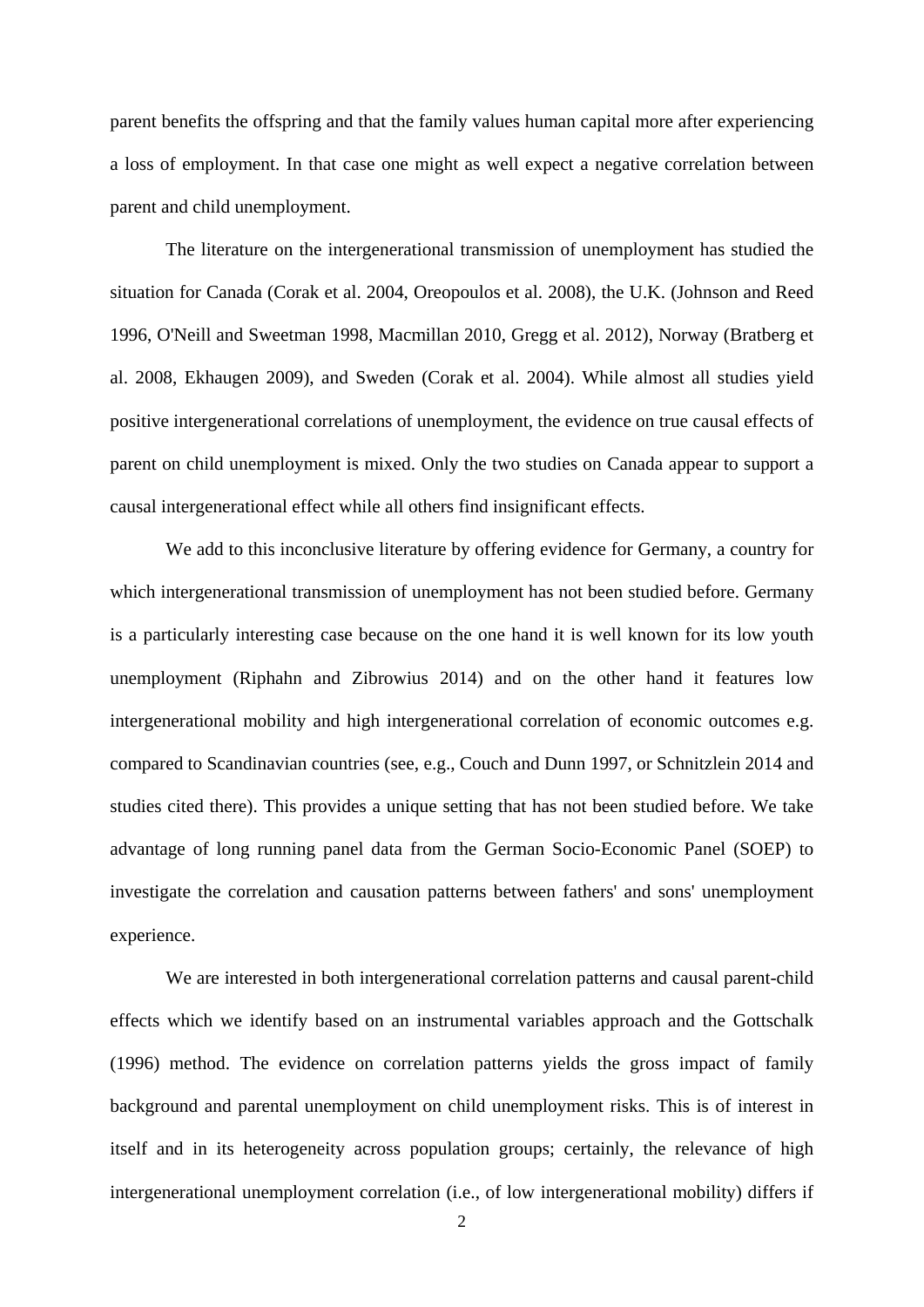correlations are strong in families with low as opposed to high unemployment risk. Such patterns can be evaluated independent of causal analyses that separate family unobservables from the true causal parental unemployment effect. As the two components of intergenerational correlation have different policy implications it is important to clarify their relative importance.

Our analyses yield three key results: first, the unemployment experience of fathers and sons is significantly positively correlated; second, there is no evidence in favor of positive causal intergenerational effects; third, most of the intergenerational unemployment correlation is associated with paternal characteristics such as age and education.

 This paper is structured as follows. We first summarize key findings and approaches of the literature on the intergenerational transmission of labor market outcomes and discuss our empirical methods. Then we describe our data. The results section presents findings of least squares regressions, instrumental variables analyses, an application of the Gottschalk (1996) method, and robustness tests. In section 5 we conclude with a summary of our findings.

#### **2. Literature and empirical approach**

#### **2.1 Existing evidence on intergenerational transmission of labor market outcomes**

Several empirical studies investigate the relation between the outcomes of parents and their children with a focus on unemployment and welfare receipt. Studies on unemployment transmission look at the relation of father and son outcomes (e.g., O'Neill and Sweetman 1998, Ekhaugen 2009) while studies on welfare receipt in the U.S. typically analyze transmission from mother to daughter (e.g., Antel 1992, Gottschalk 1990, 1996). Gottschalk (1990) shows a strong positive intergenerational correlation in welfare receipt using U.S. data and speculates whether this correlation is a causal effect or explained by family background. Antel (1992) and Gottschalk (1996) report a causal effect of mothers' welfare receipt on daughters' welfare receipt. In a more recent study, Beaulieu et al. (2005) analyze the relation between parents' and children's receipt of social assistance in Canada and report similar results, i.e., a strong positive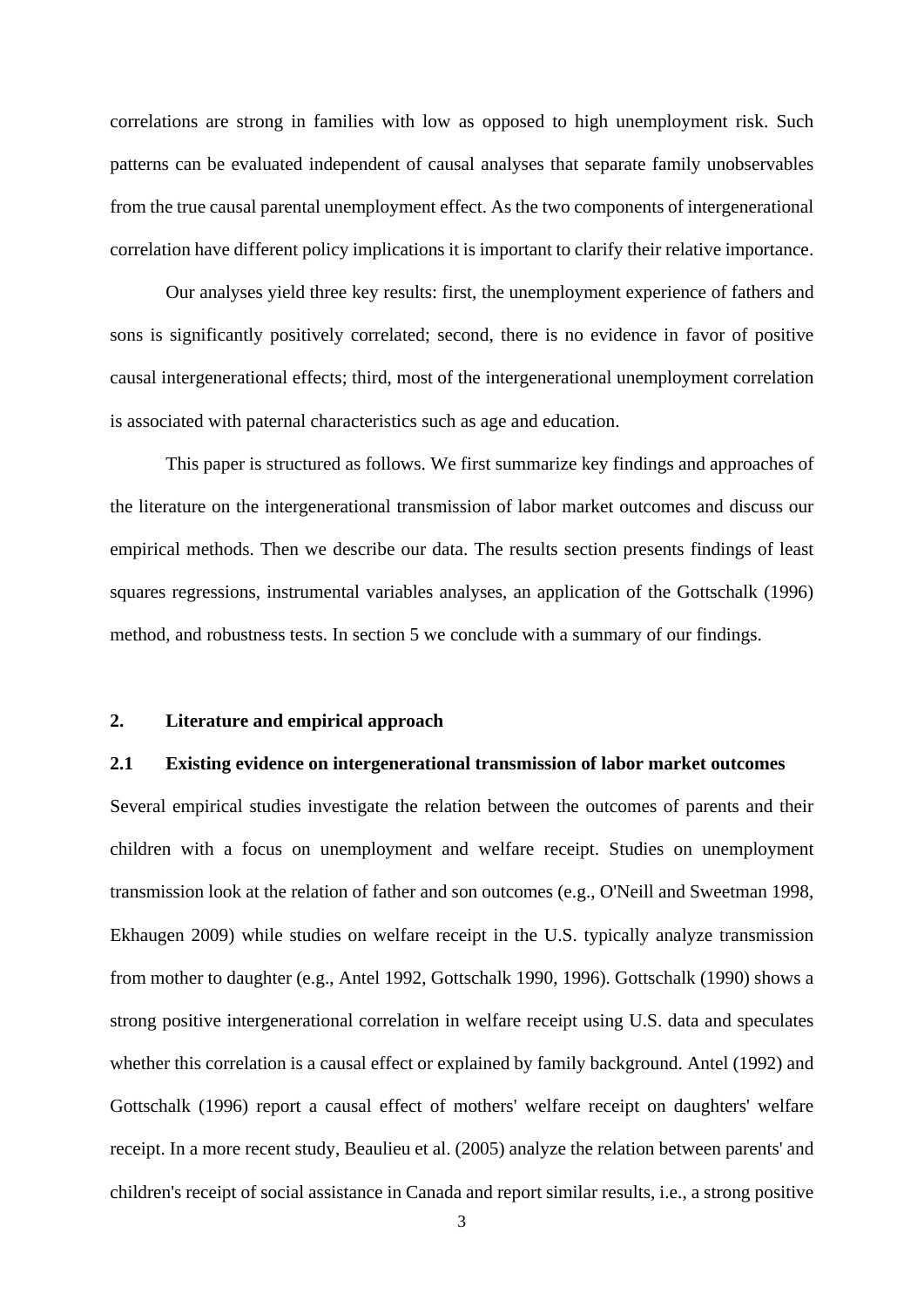correlation that can be interpreted causally. These studies' results rely on untestable identifying assumptions, e.g., assumptions on the joint distribution of unobservables or the validity of exclusion restrictions. A new paper using Swedish data and comparing siblings (Edmark and Hanspers 2012) finds no causal relation between parental welfare use and welfare use of the next generation.

The literature on the transmission of unemployment from father to son yields a more homogenous picture. Studies for the U.K. (Johnson and Reed 1996, O'Neill and Sweetman 1998, Macmillan 2010), Norway (Ekhaugen 2009), Canada, and Sweden (Corak et al. 2004) report a strong positive intergenerational correlation in the incidence of unemployment, but no study finds clear evidence for a causal mechanism. Studies exploiting father's displacement due to mass layoffs or plant closures yield mixed results. Oreopolous et al. (2008) find a higher unemployment risk for children of displaced fathers in Canada. Similarly, Gregg et al. (2012) report a 1.5 percent higher youth unemployment duration for children of fathers who worked in industries with adverse employment shocks during the 1980 recession in the U.K.. If, however, father's job displacement is related to his unobserved characteristics, these estimates might mix the effect of family background with the causal effect of parental unemployment. Using Norwegian data, Bratberg et al. (2008) find no effect of father's displacement on child's later earnings. Taken together, international evidence points at observed and unobserved family background characteristics as predominant drivers of the intergenerational correlation of unemployment.<sup>1</sup>

To the best of our knowledge there exists no single study for Germany systematically exploring the intergenerational transmission of unemployment. Franz et al. (2000) analyze the transition from vocational training to permanent jobs and find a prolonged unemployment duration for children from households where the head of the household is unemployed. Franz

1

On alternative intergenerational transmission mechanisms see De Paola (2013) or Blomeyer et al. (2013).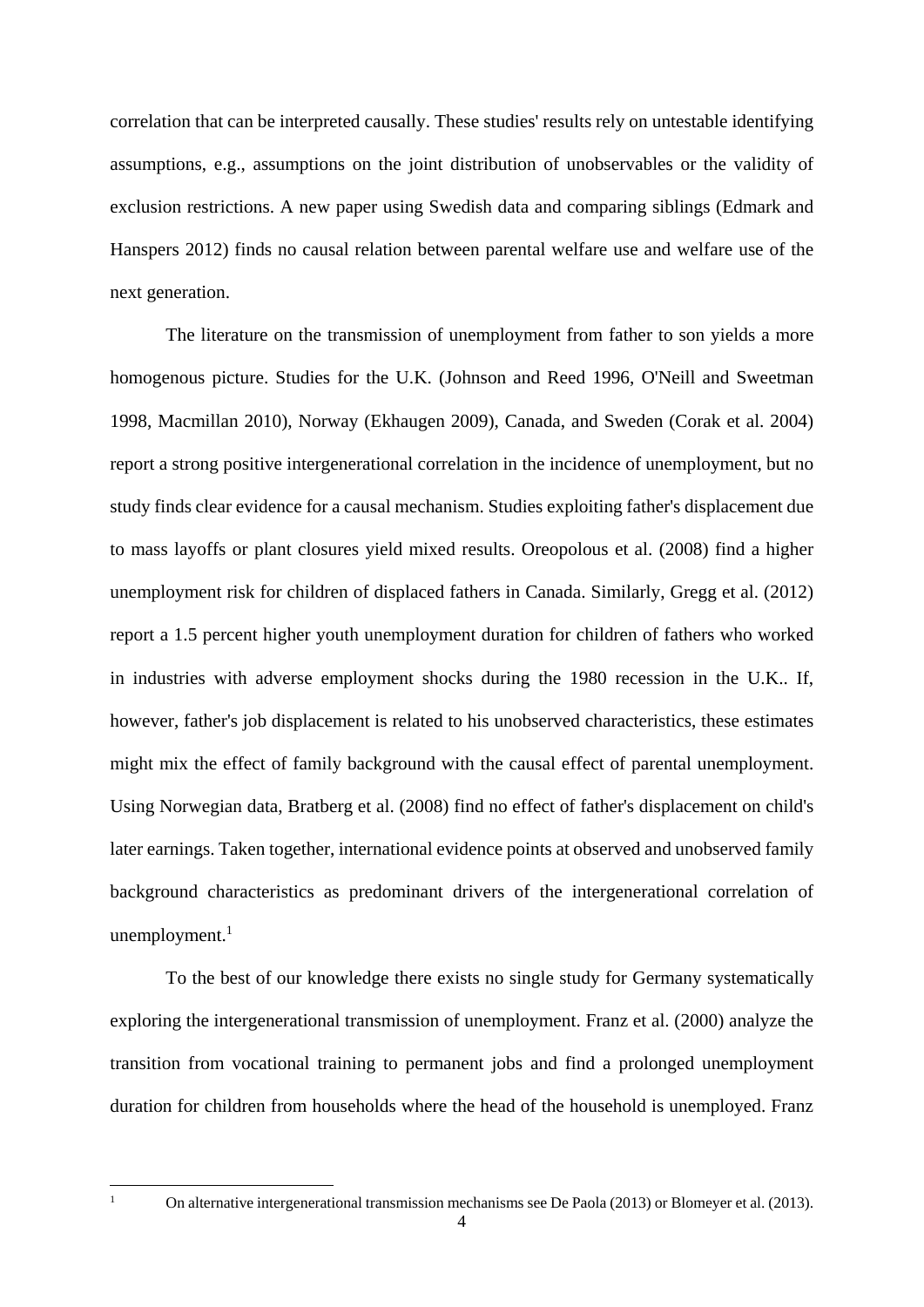et al. (2000) do not distinguish empirically between causality and the influence of family background. A recent paper by Pinger (2012) reports a negative causal effect of paternal unemployment on the probability of upper secondary school choice. Pinger (2012) also finds negative effects on child self-confidence and mental health and a more external locus of control for affected children. All in all, there is some evidence on negative effects of parental unemployment for Germany but no systematic study on the intergenerational transmission of unemployment.

#### **2.2 Model and relevant estimation methods**

A regression of son's unemployment experience in the observation period (*t1*) on father's unemployment history in a previous period (*t0*) (and a vector of son and father characteristics) yields a measure of the correlation between father's and son's unemployment outcomes.<sup>2</sup> This is interesting as it shows whether sons of unemployed fathers are more or less likely to become unemployed themselves. The correlation can be interpreted as the causal effect of father's unemployment history if the latter is uncorrelated with the error term in the son's unemployment equation. This is unlikely because the reasons for father's and son's unemployment may have a common component shared by all family members. Family background may include biological factors, ability, or similar tastes and preferences concerning work. Consider the following model:

$$
un_{sit1} = un_{fit0}\beta + x'_{sit1}\gamma + \varepsilon_{sit1} \quad (1)
$$

$$
un_{fit0} = x'_{fit0}\delta + \varepsilon_{fit0} \quad (2)
$$

where s denotes sons, f fathers,  $i$  families,  $t0$  and  $t1$  refer to the past and ongoing time periods, and  $\beta$ ,  $\gamma$ , and  $\delta$  are parameter vectors. Son's unemployment  $un_{sit1}$  is affected by the father's

<sup>2</sup> In our empirical application we will consider the son's age 10-15 to represent period *t0*, and son's age 17- 24 to represent period *t1*.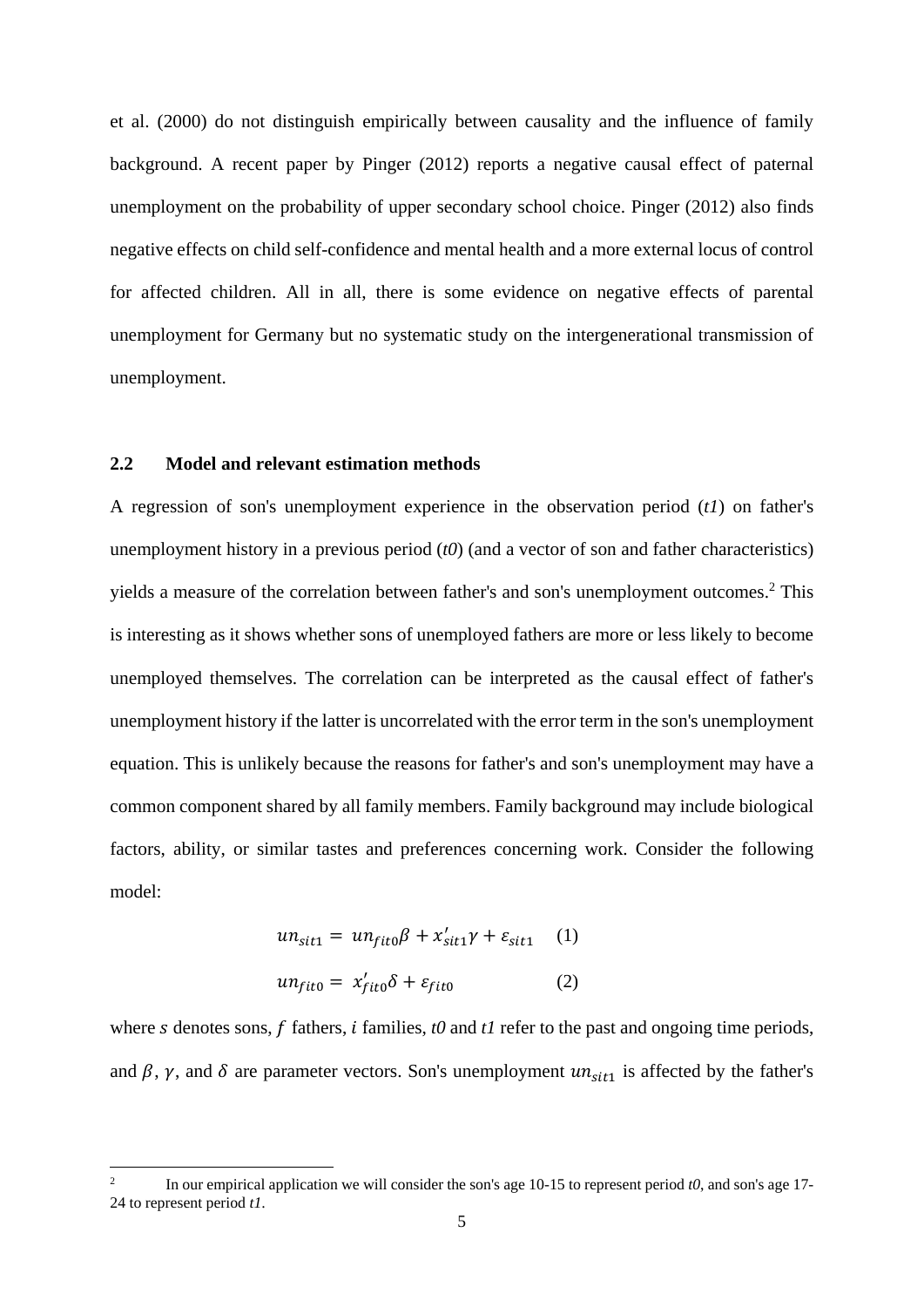unemployment history  $un_{fit0}$  and a vector of control variables x. The error terms are defined as

$$
\varepsilon_{\text{sit1}} = \alpha_{\text{si}} + \tau_{\text{sit1}} \tag{3}
$$

and

$$
\varepsilon_{fit0} = \alpha_{fi} + \tau_{fit0},\tag{4}
$$

 $\tau_{sit1}$  and  $\tau_{fit0}$  being white noise errors with zero covariance. If family background is relevant for father's and son's unemployment propensity, then we expect  $corr(\alpha_{si}; \alpha_{fi}) > 0$ . This correlation generally biases OLS estimates of equation (1) in the sense that  $\beta$  is not reflecting the causal effect of paternal unemployment history, only. The biased estimate, instead, mixes the effects of family background and paternal unemployment. The challenge is to determine which part is causal and which reflects the influence of family background. Both effects are interesting but have different policy implications. In previous studies three methods have been used to disentangle family background and true causal effects.

Ekhaugen (2009) compares siblings who have been at different ages at the time of parental unemployment. On the basis of assumptions about the age after which parental unemployment does and does not affect a child's employment outcomes, sibling differences can net out the effect of family background.

Other scholars estimate the system of equations (1) and (2) and either model cov( $\varepsilon_{sit1}$ ;  $\varepsilon_{fit0}$ ) within a bivariate probit framework (e.g., Antel 1992, O'Neill and Sweetman 1998) or apply a two-stage least squares approach (2SLS) (e.g., Macmillan 2010). The 2SLS approach requires that at least one instrumental variable which strongly affects father's unemployment risk is exogenous (conditional on covariates) in equation (1). Although the bivariate probit can identify  $\beta$  without exclusion restrictions, corresponding estimates are typically not robust to slight changes in specification. Hence, also for the bivariate probit at least one exclusion restriction is recommended.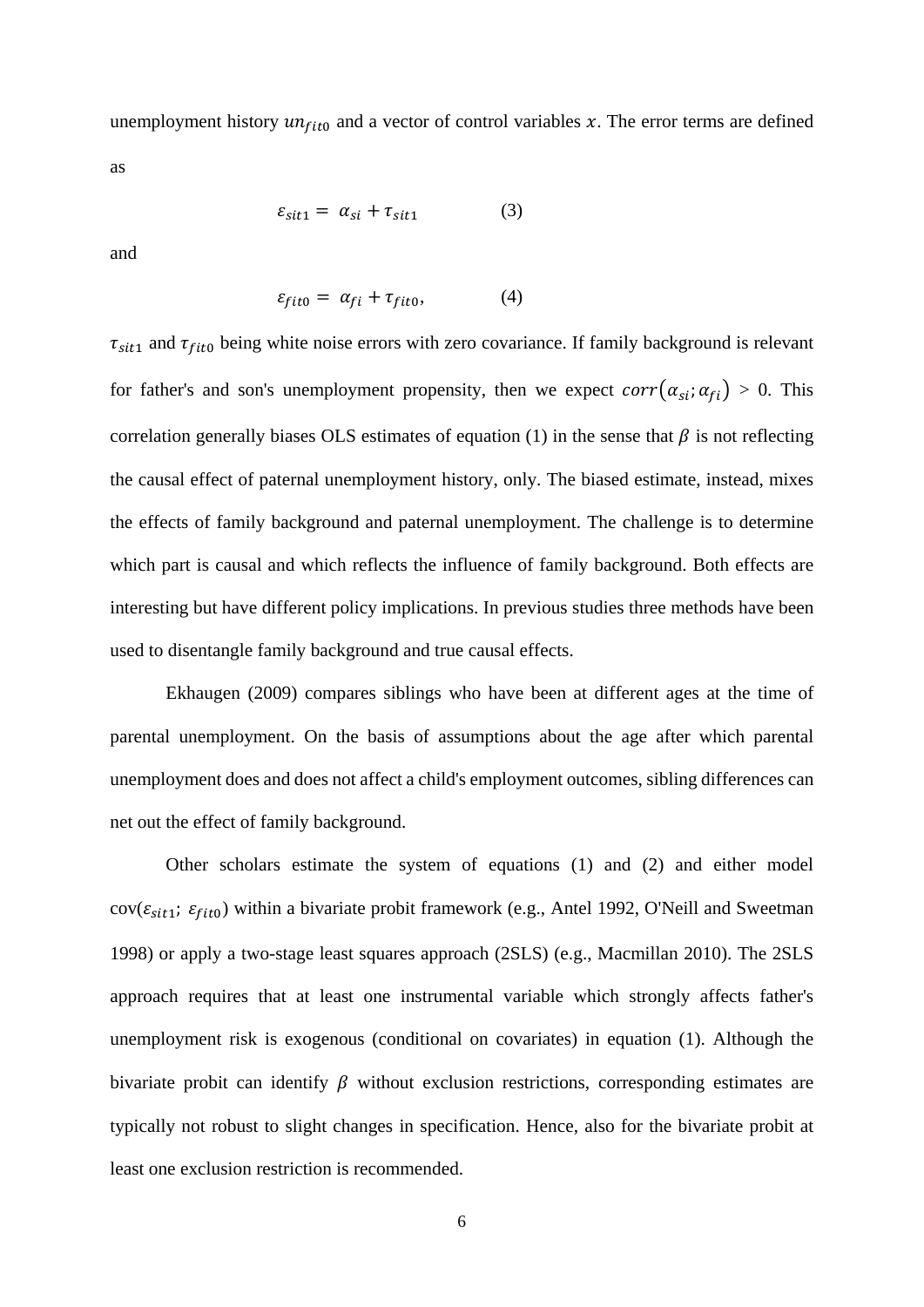Finally, based on Gottschalk (1996) we add future parental unemployment to equation (1) yielding:

$$
un_{sit1} = un_{fit0}\beta + un_{fit2}\theta + x'_{sit1}\gamma + \varepsilon_{sit1}.
$$
 (5)

The idea behind the inclusion of future paternal unemployment in period *t2* (e.g. when the son is aged 25-30) is that it should have no causal impact on a son's unemployment if it occurs after the son is old enough to be unaffected by the father's labor market outcomes. If this is true, the parameter associated with future paternal unemployment  $(in<sub>fit2</sub>)$  captures family background only. Subtracting it from the coefficient on prior paternal unemployment  $(in_{fit0})$  estimates the causal effect of interest if an effect of son's unemployment on father's unemployment is ruled out. The obvious advantage of Gottschalk's (1996) method is that there is no need to find exclusion restrictions.<sup>3</sup>

#### **2.3 Empirical approach**

As the Gottschalk (1996) method and the methods relying on exclusion restrictions have different advantages and shortcomings, we will apply both types of models and compare the results. We start by estimating equation (1) via OLS. To extract as much family background from the error term as possible, we also add information on the father to equation (1). Based on empirical results for other countries, we expect a positive sign for  $\beta$ . A negative  $\beta$  is theoretically possible if, e.g., the experience of having an unemployed father motivates the son to avoid own future unemployment. A negative sign is, however, unlikely as the negative causal effect would have to overcompensate the expected positive effect of family background.

<sup>3</sup> Ekhaugen (2009:101) points out that it has additionally to be assumed that parents becoming unemployed after their offspring reaches the critical age are not systematically different from parents becoming unemployed before (identifying  $\beta$ ). The author discusses that the approach may underestimate the causal effect if parental unemployment in t2 is correlated with child outcomes for other than family background mechanisms, e.g., due to shared regional labor markets.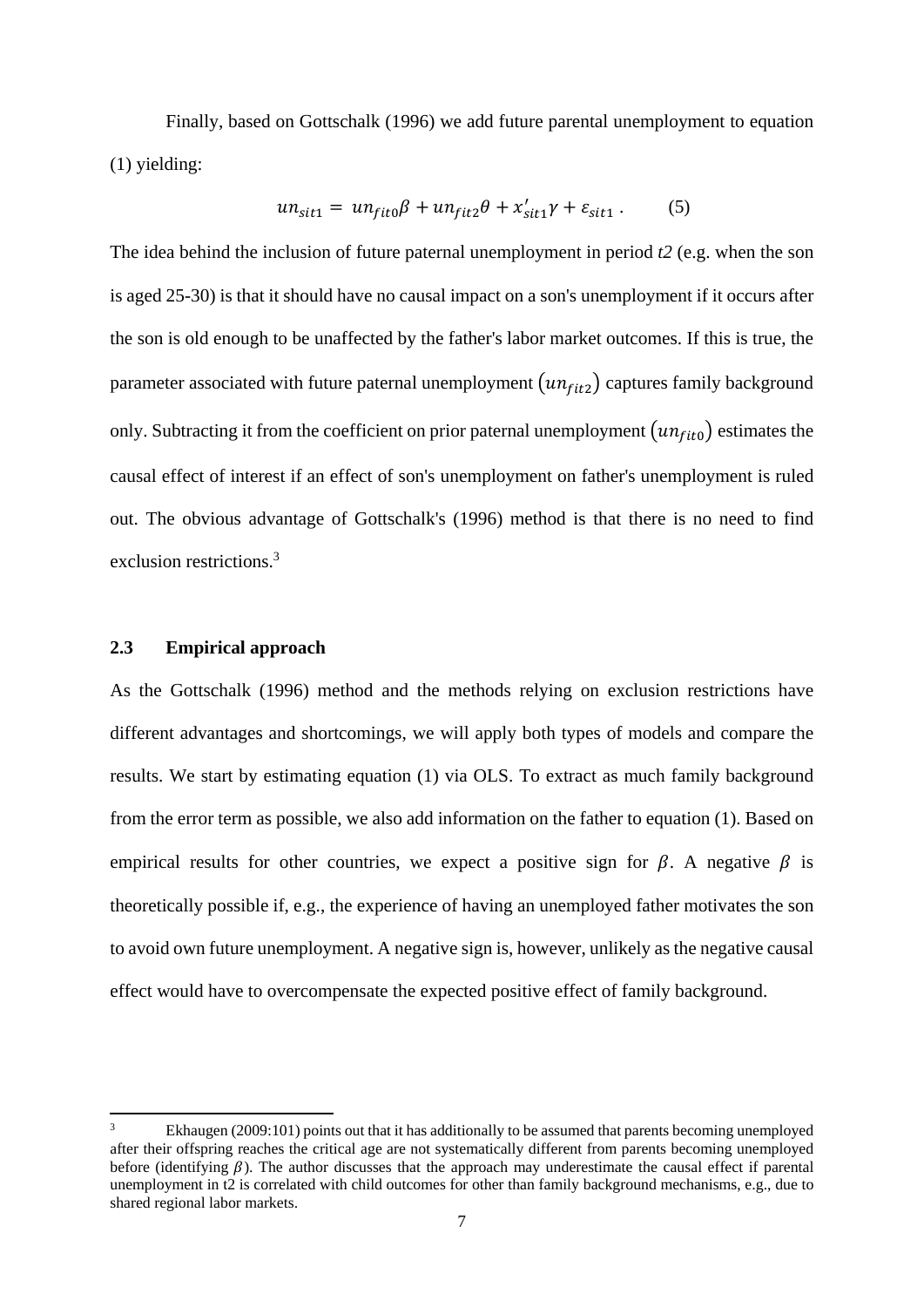Before turning to the causal methods, we point out that the vector of son's control variables  $(x'_{sit1})$  does not contain information on son's education, or industry. These variables are themselves likely to be affected by father's unemployment. Including them constitutes a case of over-controlling, i.e., of extracting explanatory power originally belonging to father's unemployment ( $un_{fit0}$ ). Later, we will add son's characteristics in order to test whether our (positive) estimate of  $\beta$  becomes smaller. If it does, education and occupational choice are transmission channels for the intergenerational correlation in unemployment.

Our 2SLS instrumental variables approach relies on the availability of an instrumental variable that is strongly correlated with parental unemployment ( $un_{fit0}$ ) but unrelated to  $\varepsilon_{sitt1}$ . We opt for industry level labor market conditions in  $t0$  because these should be related to father's unemployment propensity.<sup>4</sup> In particular, we generate indicators of the annual industryspecific risk of a transition to unemployment and of the annual industry-specific stock of unemployment. As exogeneity of instruments cannot be tested, we must assume that unemployment in the father's industry is uncorrelated with unobserved determinants of son's unemployment years later. The exogeneity assumption is violated, e.g., if family background characteristics systematically cause fathers to be in certain industries. This might pose a problem in regions with only a handful of employers but should be less of a challenge in metropolitan areas where the choice of an industry is less restricted. Also, the instruments are invalid if there is a direct partial effect of the paternal industry characteristics on youth employment outcomes which we observe 9-16 years later based on mechanisms other than family unobservables. We additionally implement Gottschalk's (1996) approach by adding father's unemployment experience in  $t^2$ , i.e. after the son exceeds age 24 to the OLS regression.

<sup>4</sup>

We will be more explicit about the exact time structure in section 3.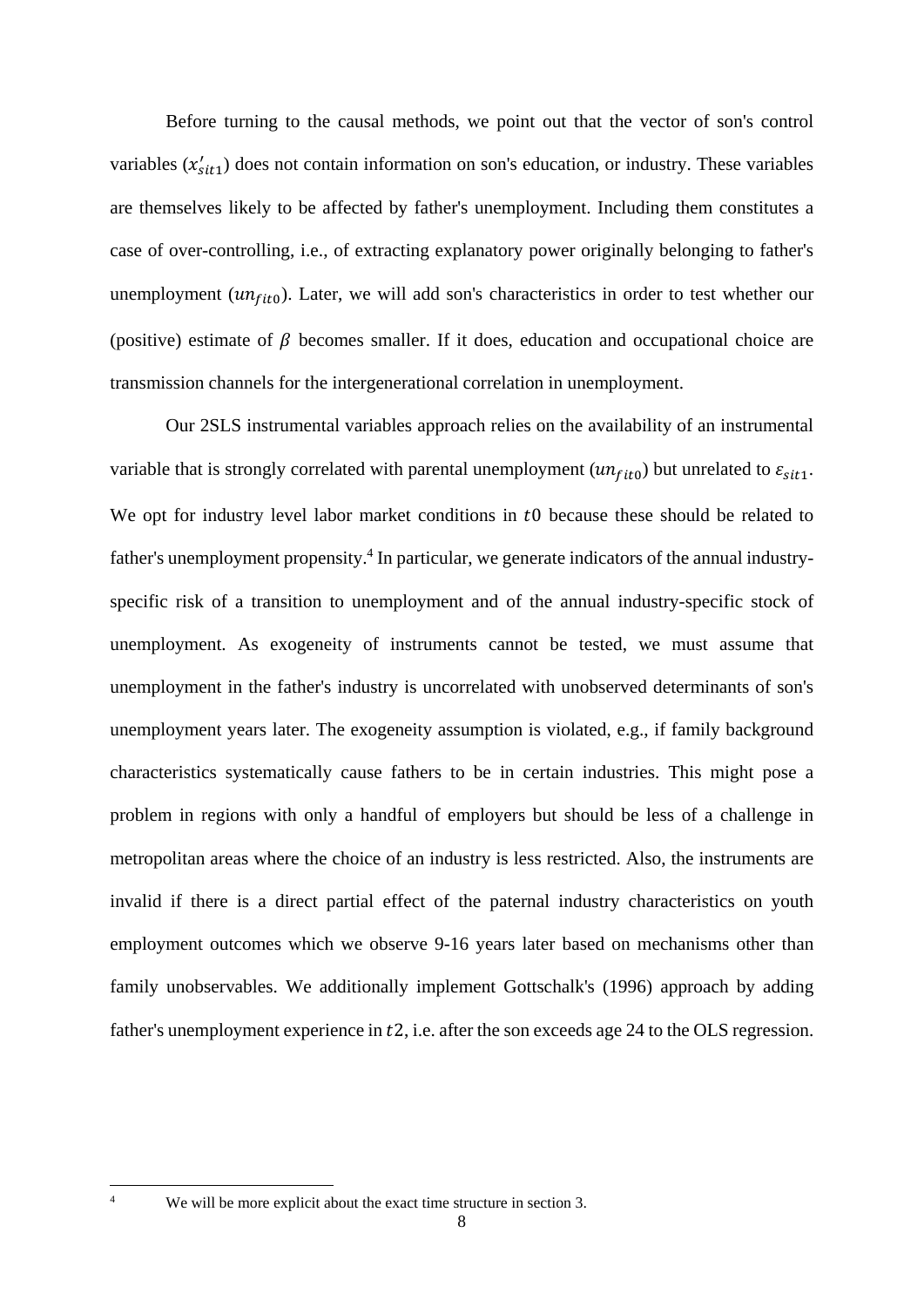#### **2.4 Interpretation of overall, causal, and family background effects**

The OLS estimate of  $\beta$ , i.e., the overall effect, measures whether sons of unemployed fathers are more or less likely to become unemployed themselves. It therefore adds to our understanding of the sources of intergenerational (economic) mobility in Germany, which has typically been analyzed with respect to wage or education outcomes (e.g., Schnitzlein 2014, Heineck and Riphahn 2009). A high positive value of  $\beta$  indicates low overall mobility and vice versa. We will study the heterogeneity of the overall effect, as the relevance of a high  $\beta$  for sons of high-risk fathers differs from that for sons in low-risk families.

However, the overall effect does not tell us much about the sources of the intergenerational transmission of unemployment and appropriate policy interventions. The interpretation of  $\beta$  depends on whether it reflects the effect of family background or the effect of paternal unemployment *per se*. If  $\beta$  reflects the effect of family background, the sons' unemployment perspectives cannot be shaped by policy interventions that reduce paternal unemployment such as active labor market policies. Effective policies would then have to reduce the influence of family background, e.g., by offering special training or educational programs to children of unemployed parents. Contrarily, if  $\beta$  reflects a positive causal effect, reducing paternal unemployment reduces unemployment of the future generation. Then, the costs associated with today's unemployment extend beyond the direct financial and indirect social costs of paternal unemployment.

#### **3. Data**

#### **3.1 Sample**

Our analysis exploits data from the German Socio-Economic panel (SOEP), a longitudinal survey conducted annually since 1984 (Wagner et al. 2007). We use all available annual waves (1984-2012) and all samples. The advantage of the SOEP is the long observation period and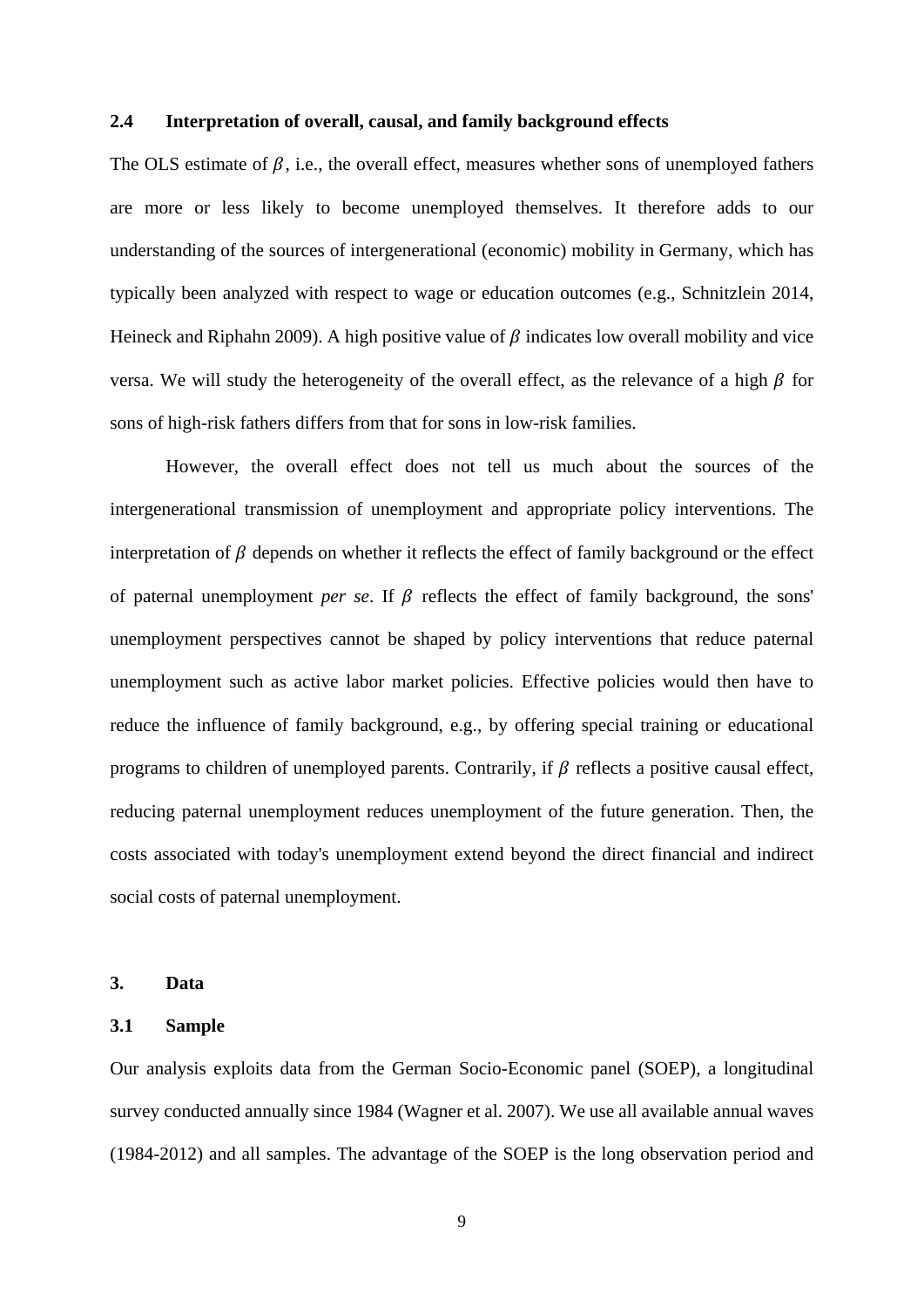the availability of detailed information on family background and labor force status. We use retrospective biographical as well as annually collected survey information.

Compared to administrative data the SOEP comprises relatively small samples. At the same time the SOEP overcomes an important drawback of administrative data: it covers all unemployed persons, independent of whether they are officially registered. This allows a more flexible definition of unemployment which is particularly appropriate for the analysis of youth unemployment. Since youths are typically not eligible for unemployment benefits they tend not to register with the unemployment insurance.

We study youth unemployment among male respondents aged 17 to 24.<sup>5</sup> We drop observations with missing information on own labor force status (0.1% of the sample) and without information on fathers (28% of the sample). To evaluate the impact of past paternal unemployment we collect information on fathers' unemployment for their sons' age range 10 to 15 using the annual self-reported employment status at the time of the interview. We drop observations of sons for whom we do not observe the father at least once in this age range. For our IV strategy we need to observe the father when the son was 8 years old and we require information on the last industry of fathers' employment, at least once.<sup>6</sup> In the end, these sample selection criteria leave us with a sample of 2,175 sons. This is our primary sample for OLS and IV estimations. Table 1 shows our sample selection procedure in detail. For the application of the Gottschalk (1996) method we additionally need to observe fathers after their sons turn 25. For these analyses our sample size declines further to 1,266 observations.<sup>7</sup>

Since the additional information that can be gained from a panel structure is limited, we use only cross-sectional information; the key explanatory variable – father's years of unemployment at son's age 10 to 15 – does not vary over time. Consequently, considering panel

<sup>5</sup> Female respondents would also be of interest. The intergenerational transmission of unemployment may differ for males and females. We leave the analysis of these differences for future work.

Deleting persons from our basic sample who never reported an industry is potentially endogenous. However, given that we lose only 37 persons this has minor consequences for our estimates. 7

For this subsample we omit the selection on observing the father when the son was 8 years old.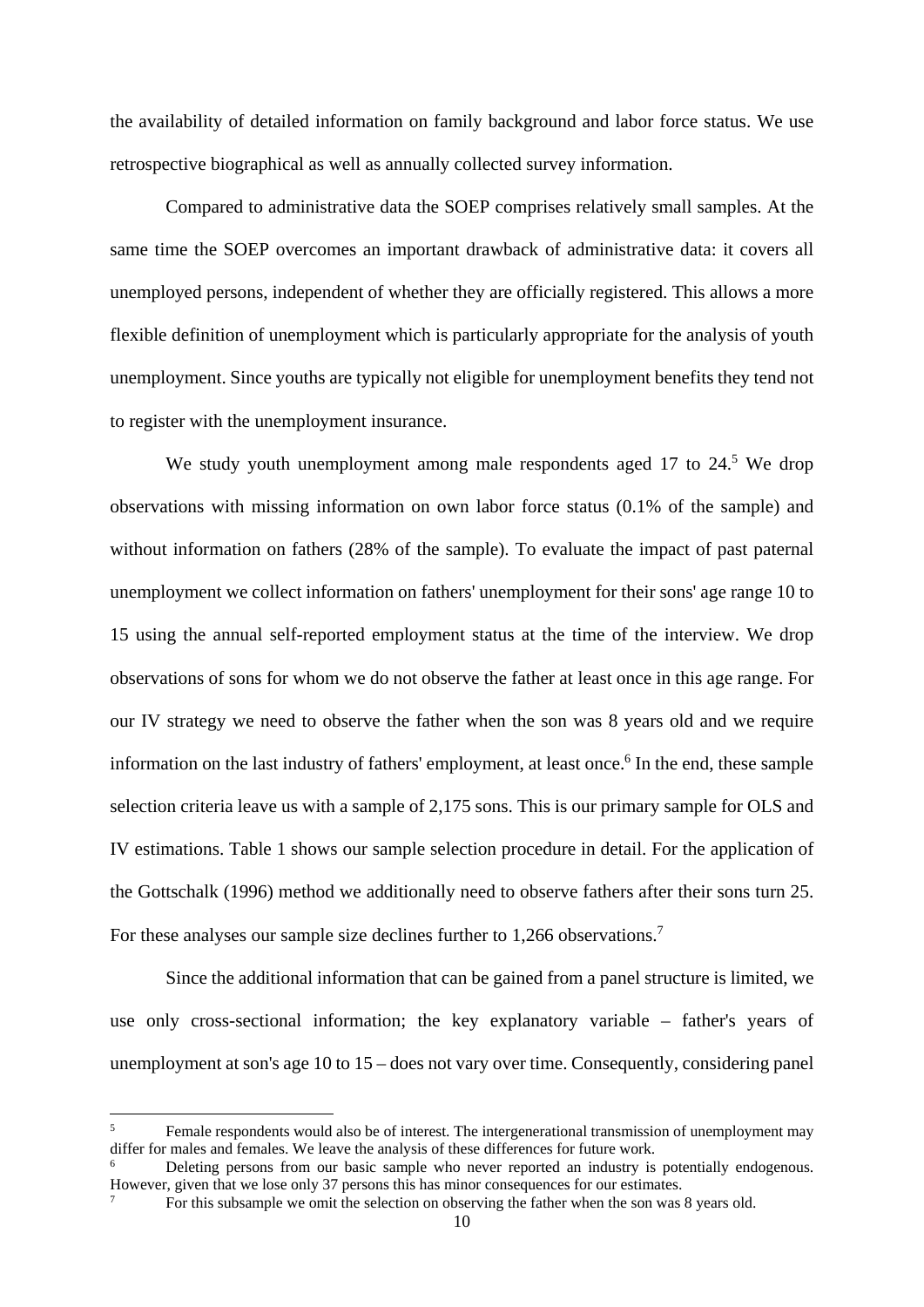data would shift weights in favor of individuals who are observed more often in the considered age range (17-24). As non-response and panel attrition at this age are potentially selective, we use each person only once in the estimation sample to limit the influence of confounding factors. We will exploit the panel structure of the data as a robustness check.

#### **3.2 Key variables**

Our dependent variable comprises the number of years during which the son has been registered unemployed or has been non-working between age 17 and 24, i.e. the classic age range considered in the definitions of youth unemployment. The main explanatory variable is father's registered unemployment in years at the son's age 10 to 15, i.e. in late childhood as collected from surveys of the fathers. We use sons' years of worklessness and fathers' years of registered unemployment, i.e., a broad definition of unemployment for the son and a more narrow definition for the father.<sup>8</sup> In both cases we do not regard individuals as workless or unemployed if they are in full- or part-time employment, vocational training, tertiary education, or military and substitute service. Due to missing information we do not observe all fathers and sons in all years. Therefore, we control in our model for the number of years without information on labor market participation, both for the son and the father to avoid confounding effects of selective panel attrition.<sup>9</sup>

As discussed above our instrumental variable describes the industry-specific unemployment risk. This is based on the assumption that while paternal unemployment may be endogenous to sons' unemployment this endogeneity does not exist between the paternal choice of an industry when the son is a child and sons' unemployment outcomes as a young adult. To the extent that paternal choice of industry directly affects sons' youth unemployment our

<sup>8</sup> About one third of the unemployed sons indicate worklessness whereas two thirds report to be registered unemployed.

<sup>9</sup> About 35% of the sons in our final sample are observed for 8 or 9 subsequent years, 65% are available 3 to 7 years in sequence, and 20% are only observed once or twice. 55% of fathers are observed for the full period, 26% are observed 3 to 5 times, and 19% are only observed once or twice.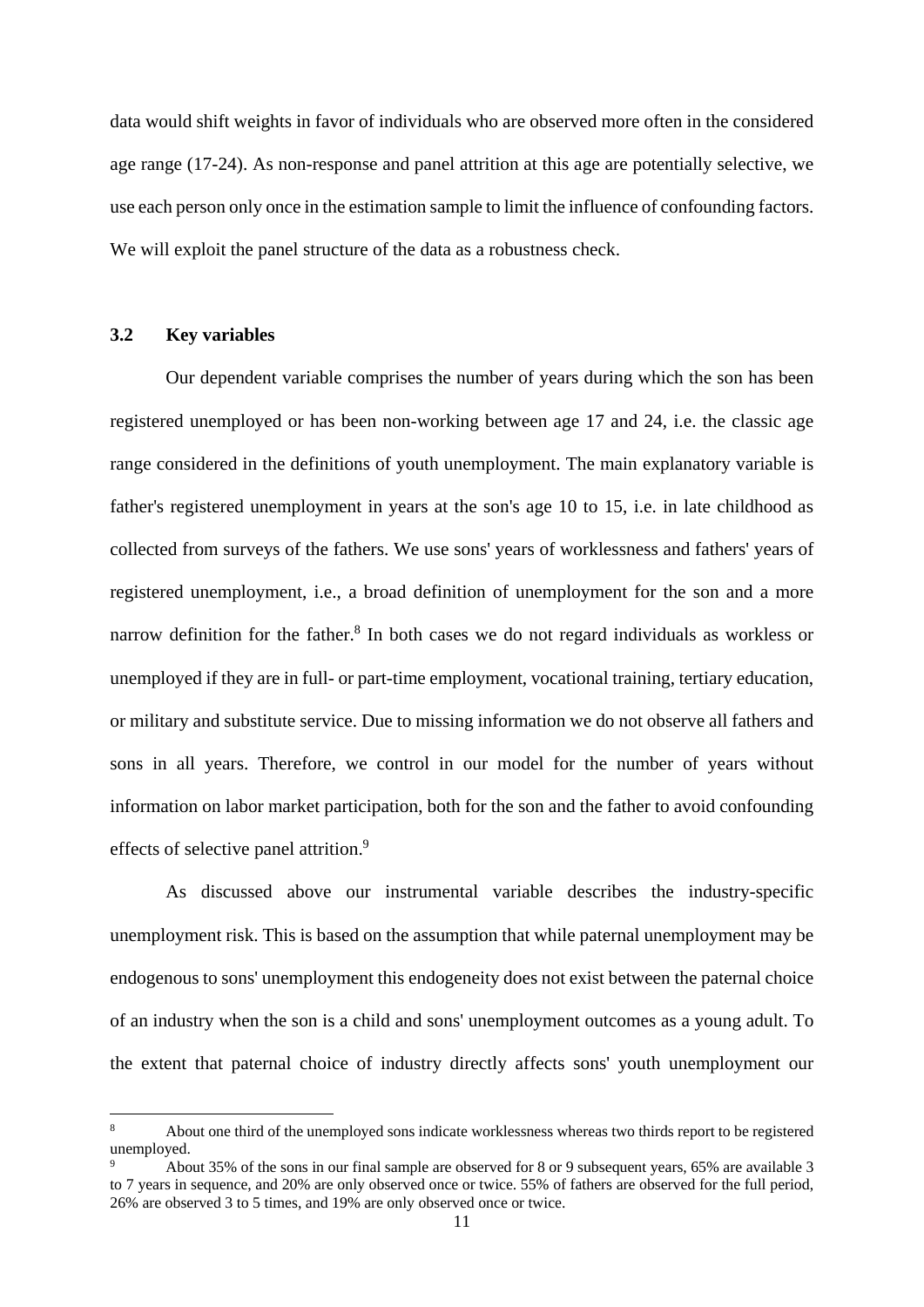instrument is invalid. The measure is calculated on an annual basis and measures for each father the unemployment risk in his industry of employment when his son was  $8$  years old.<sup>10</sup> This is used to instrument the father's unemployment when his son is aged 10 to 15. More specifically, we code by industry the share of the number of employed workers in t-1 who enter unemployment in t relative to the sum of those employed in the specific industry in t plus those who entered unemployment (one year unemployment risk). As second measure of industryspecific unemployment risk we consider not entry to unemployment, a flow measure, but an indicator of the stock of unemployment (five year unemployment risk). We consider the number of prior industry employees who have been unemployed for between one and five years relative to the sum of employed workers in that industry in year t plus those unemployed. Both measures are calculated based on a two-digit industry code.

Table 2 describes the key variables by paternal unemployment status (one or more years unemployed when son was 10-15 years old vs. employed).<sup>11</sup> The first row shows that sons' unemployment exposure is substantially longer if the father was unemployed at least once: while in total sons are unemployed for about 0.32 years in the age range 17 to 24 this figure amounts to 0.29 years for sons of fathers without past unemployment and almost double that period, i.e., 0.54 years for sons of fathers with past unemployment. Also, sons with an unemployed father tend to have lower educational attainment, a higher number of older siblings, and more often a migration background (first or second generation). As expected, we observe higher education among fathers who did not experience unemployment.<sup>12</sup>

<sup>&</sup>lt;sup>10</sup> In cases where fathers' industry was unobservable for this period we used information for earlier (or if those were not available either, for later) periods. If fathers' industry was never observed the observation was dropped.

<sup>11</sup> To avoid selective sample reductions due to item non response in control variables we consider missing value categories in the specification.

We consider the highest educational attainment observed over the age years 17-24 for each youth.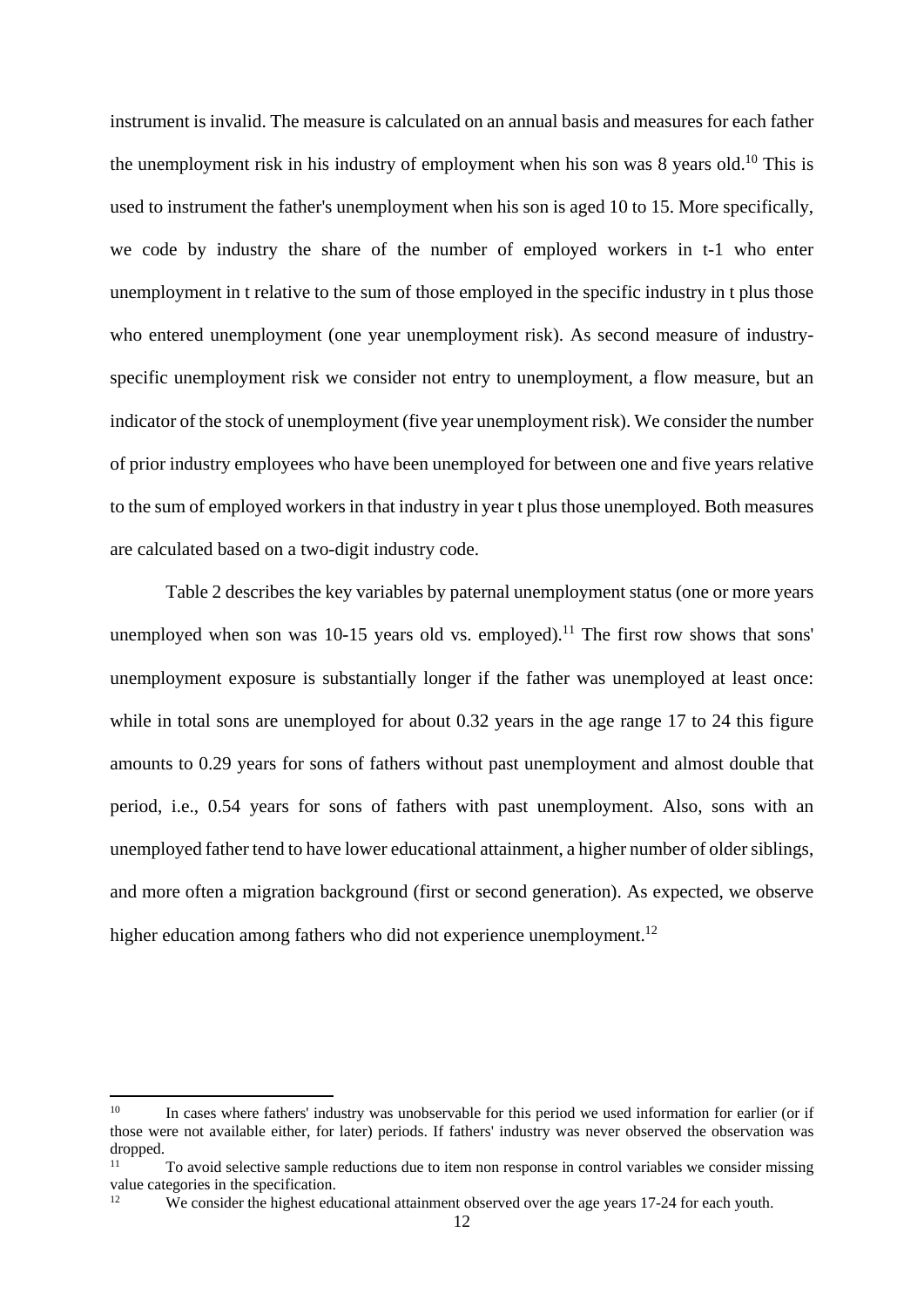#### **4. Results**

We present our results in four steps: we start with the least squares perspective which combines any causal and family background effects in the coefficients of paternal unemployment background. In step two we apply estimators that intend to strip off any endogeneity from the paternal unemployment indicator either by means of instrumental variables estimation or by use of the Gottschalk (1996) approach. Once we understand the causal character of the observed correlation patterns, it is of interest to study heterogeneities and transmission channels in greater detail in step three and to undertake robustness tests as step four of our analysis.

#### **4.1 Conditional correlation patterns**

The first two columns of Table 3 present the coefficient estimate that results when we regress the number of years of sons' worklessness between ages 17 and 24 on the number of years fathers were unemployment when their sons were aged 10 to 15. Column 1 describes the raw correlation, column 2 accounts for a set of family characteristics (i.e., year of birth of father and son, paternal education and migration background, sons' state of residence at age 10, sons' birth order, number of siblings, and the number of years with missing information on son and father). $13$ 

 The unconditional correlation amounts to 0.103 and is highly statistical significant. Overall, the intergenerational unemployment correlation is thus positive and one additional year of paternal unemployment is associated with five additional weeks of sons' worklessness between ages 17 and 24. Given a mean duration of sons' worklessness of 16.5 weeks the relevance of paternal unemployment is limited. Once additional controls are considered the correlation drops by about half. While the estimate is still significantly different from zero the magnitude of the conditional correlation is small also by international comparison; O'Neill and

<sup>&</sup>lt;sup>13</sup> For the full specification and results of the linear regressions please see the Appendix.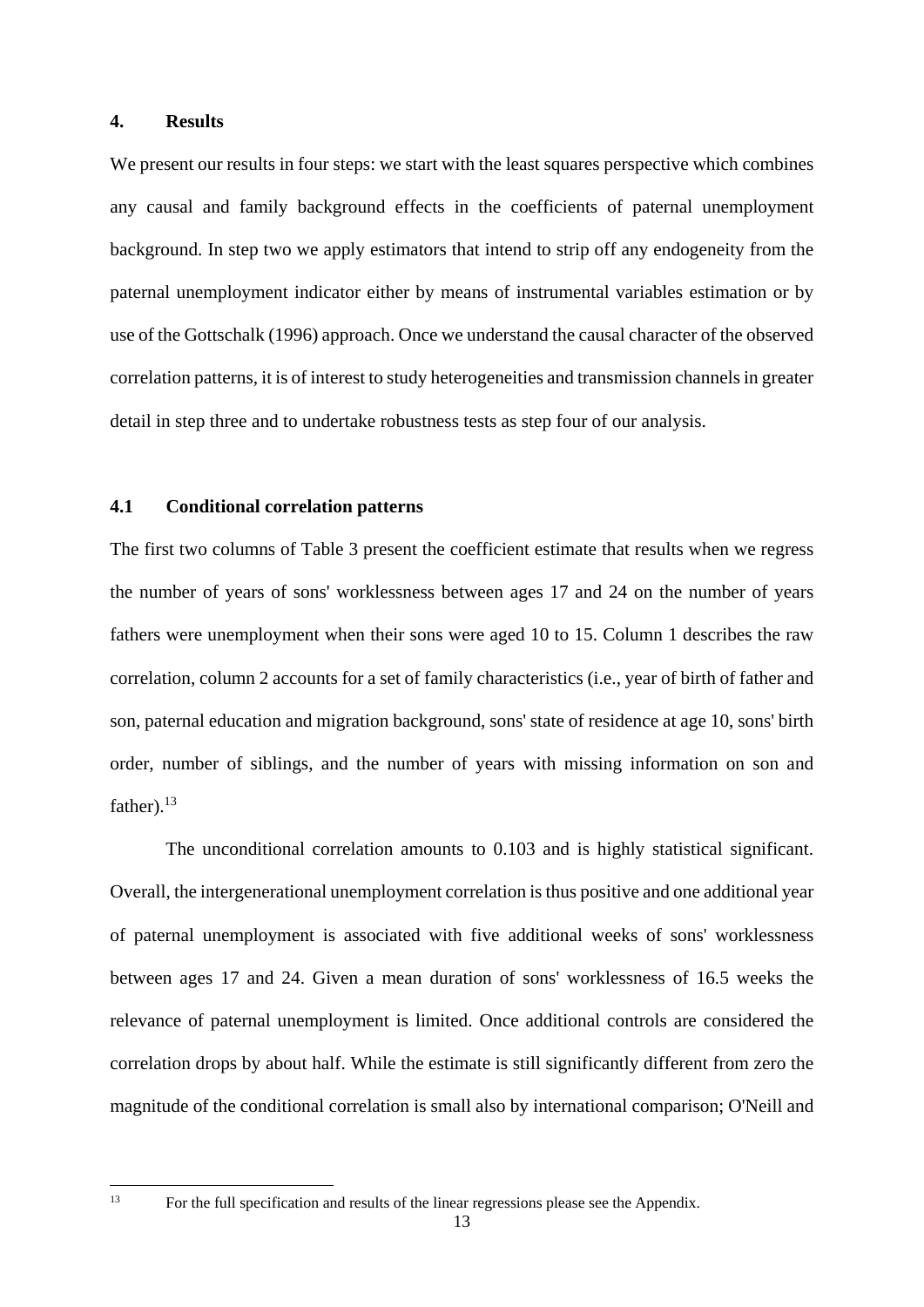Sweetman (1998) find that sons' unemployment experience between ages 21 and 31 increases by about three months if their father experienced any unemployment when the son was aged 11 or 16. Ekhaugen (2009) shows that youths with at least one unemployed parent as a teenager had an unemployment propensity that was 57 to 95 percent higher than that of their peers without unemployed parents. Just as in our case, Ekhaugen (2009) finds that accounting for observed family heterogeneity reduces the gross intergenerational correlation in unemployment by half. Next, we investigate the evidence with respect to causal effects.

#### **4.2 Causality of conditional correlation patterns**

We apply two methods to inspect the evidence in favor of causal effects, instrumental variables and the Gottschalk (1996) method. Table 3 shows the estimation results for the IV approach (see columns 3-6). The first stage results for the one-year unemployment risk (i.e., unemployment entry) in columns 3 and 4 yield a significant positive correlation of aggregate unemployment risks with paternal unemployment. The five year unemployment measures are also positively associated with fathers' unemployment experience but the coefficients are estimated much less precisely. The first stage F-statistic reaches a value above 5 only in column 3 when no control variables are considered. Overall, our instruments are rather weak and the evidence has to be interpreted with caution.

The IV estimate of the effect of fathers' on sons' unemployment is negative in all four columns. Therefore, it provides no evidence in favor of a positive causal intergenerational transmission of unemployment. This suggests that the positive OLS coefficients exclusively reflect the effects of family background and of correlated observable or unobservable characteristics between fathers and sons but no causal effects. These findings match prior findings in the international literature. As an example, Macmillan (2010) instrumented paternal unemployment with being associated with a hard hit industry; the author finds an insignificant estimate of the causal paternal unemployment effect.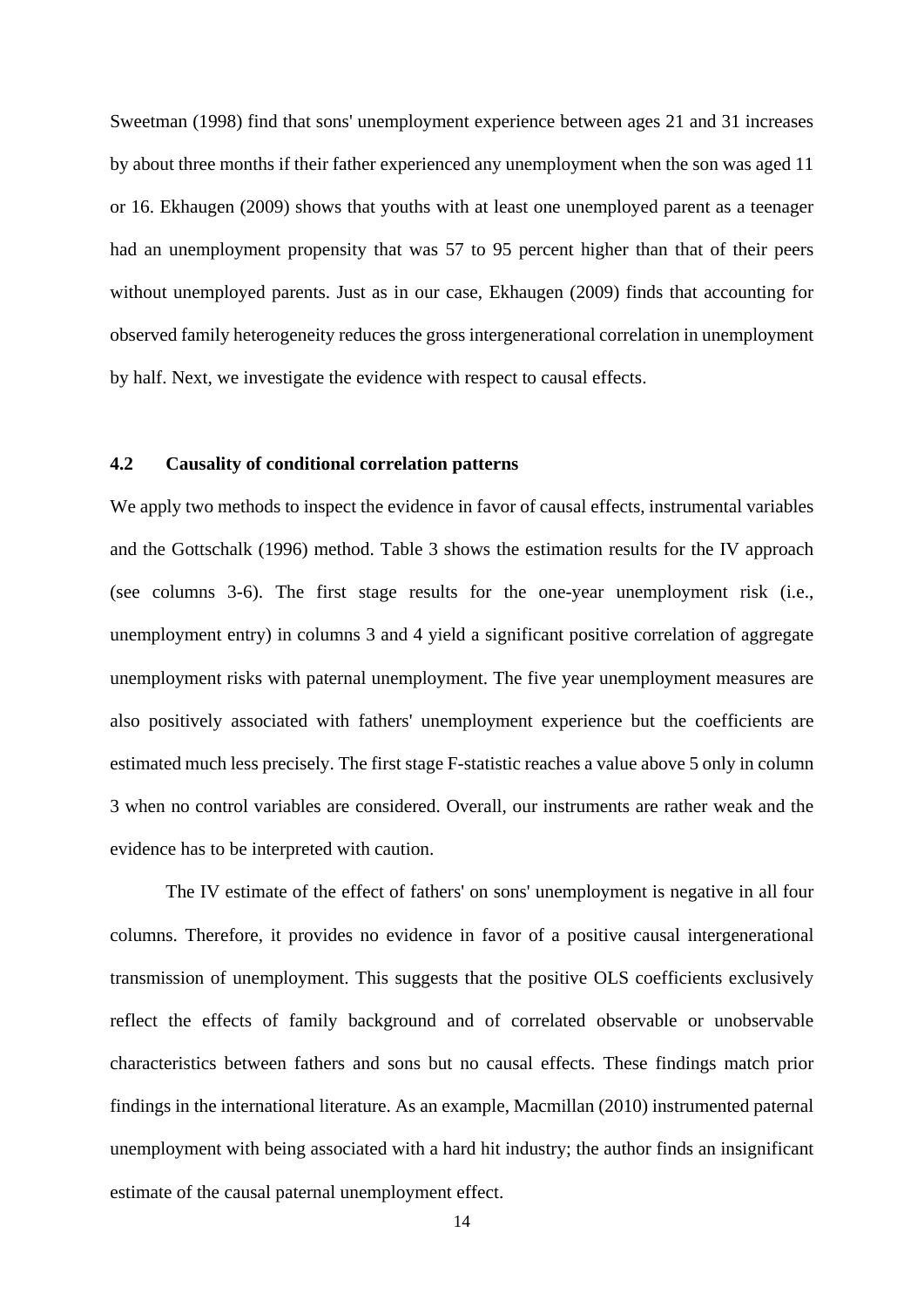Our second strategy to separate the true causal paternal unemployment effect from general family background correlation patterns follows Gottschalk (1996). Table 4 shows our estimation results. Because the Gottschalk specifications are estimated only on the subsample of observations for which we have evidence on paternal unemployment after the son reaches age 25, we re-estimated the OLS models on this subsample. The results in columns 1 and 2 confirm prior findings in Panel A, which uses 1,266 observations of sons for which the father was observed at least once both in the period when the son was aged 10-15 and when the son was aged 25-30. Once we require at least three observations on paternal employment outcomes during the sons' childhood and after age 25 the sample size drops to 719 (see Panel B). In Panel B we no longer obtain significant positive correlations between father and son unemployment in the least squares estimations. Thus, the results in Panel A may be more informative.

We show the estimation results of the Gottschalk (1996) approach in columns 3 and 4 without and with control variables. The estimated coefficient differences are never significant and in three out of four cases they are negative.<sup>14</sup> Thus, after accounting for the family background effect no positive causal effect remains. This evidence confirms the IV results and suggests - in agreement with the international literature (e.g., Macmillan 2010, Ekhaugen 2009) - that there is no positive significant causal effect of father on son unemployment.

#### **4.3 Heterogenities and transmission channels**

Next we study potential heterogeneities in the observed correlation patterns. Table 5 presents the coefficients of least squares regressions that condition on similar sets of control variables as before. The results suggest that the intergenerational unemployment correlation is larger in West than in East Germany (see column 1). One possible explanation for this difference is the

<sup>&</sup>lt;sup>14</sup> In a robustness test we redid all estimations based on the Gottschalk approach when using paternal unemployment as measured at sons' age 10-13. The results of no significant positive causal effect are confirmed and the estimates of the difference in parameters are rather similar to those in Table 4.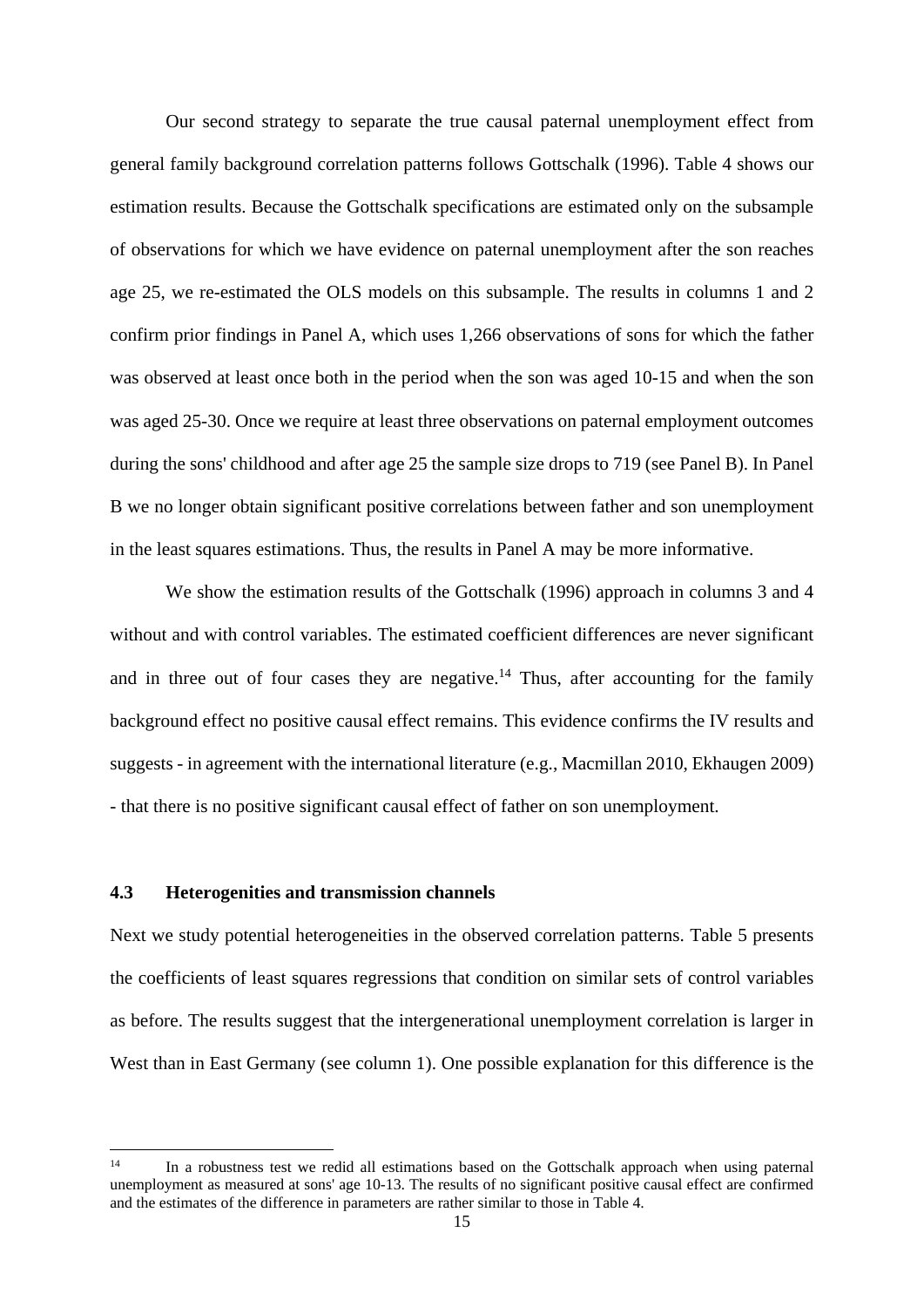generally higher unemployment incidence in East Germany which renders unemployed families (and their unobserved characteristics) more similar to the average. In columns 2 and 3 we compare correlation patterns for natives and immigrants. Due to the small number of immigrants in East Germany the results cannot be presented for this subsample. Overall, the results suggest that intergenerational correlations are tighter in the native population. This confirms prior evidence on higher educational mobility among immigrants than natives (Bauer and Riphahn 2007).

In our sample of fathers the gradient of unemployment by postsecondary training is steep, with an average of 0.73 years of measured unemployment among fathers with low, 0.29 among fathers with medium, and 0.07 among fathers with high levels of education for the period when their sons were aged 10-15 (figures not presented). So clearly, a high intergenerational unemployment correlation would generate the worst outcome for sons of low educated fathers and would be beneficial in the case of highly educated fathers. Interestingly, the estimated correlation patterns in columns 4-6 of Table 5 yield that the intergenerational correlation of unemployment is high and statistically significant only in the medium education category. Therefore, neither do the sons of low educated fathers suffer nor do the sons of highly educated fathers benefit in any particular way. Instead the overall intergenerational correlation of unemployment outcomes is borne by the largest population group of medium educated fathers, which in our sample account for 52 percent of all fathers.

 In Table 6 we present estimation results that describe the transmission channels between paternal and youth unemployment. In Panel A we commence by presenting the raw correlation between the two unemployment measures conditional on only a few covariates such as region, son's year of birth, and number of missing observations. We then add covariate groups based on their relevance for the considered correlation patterns: we start with paternal characteristics, then enter family characteristics and finally allow for youth characteristics that may be confounded by paternal unemployment. Already considering paternal year of birth and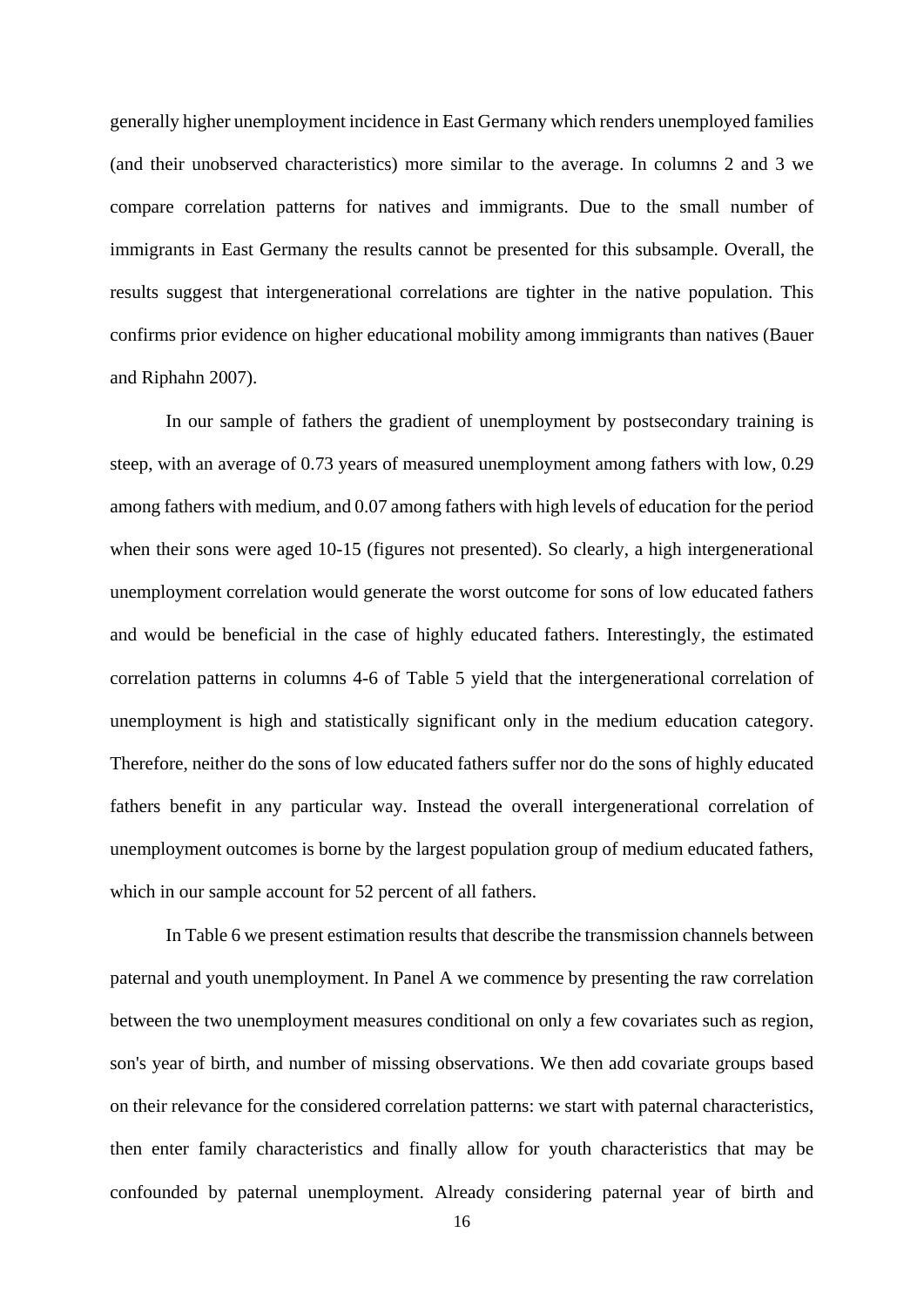education (in column 2) reduces the correlation coefficient by one third. The family characteristics in column 3, i.e., migration background, birth order, and number of siblings does not add much to the explanation of the correlation patterns. In fact, Panel B shows that by themselves even the most basic paternal characteristics are more relevant to the unemployment correlation than the family indicators: compared to column 1 the coefficient declines more in column 2 than in column 3. When we consider additional characteristics of the son such as education and industry of employment the correlation coefficient declines further and loses statistical significance (see Panel A).<sup>15</sup> Overall, all considered groups of covariates yield jointly statistically significant coefficient estimates and are correlated with sons' and fathers' unemployment outcomes; however, paternal characteristics are the most influential transmission mechanism.

#### **4.4 Robustness checks**

We submit our key results, i.e., a significant positive overall correlation between paternal and child unemployment but no positive causal effect to three robustness checks. First, we use the available panel data for sons' dichotomous annual worklessness outcomes between ages 17 and 24 instead of an aggregate count of the total number of years that we studied so far. Panel A of Table 7 shows the results of applying least squares and instrumental variables estimators to the now much larger sample of 10,893 observations. Here, we use 2,175 different observations on sons with about five annual observations on average and a mean annual unemployment probability of 0.06 percent. The estimation outcomes confirm prior results: the parent-child unemployment correlations in columns 1 and 2 are significantly positive, and the instrumental variables estimates yield insignificant negative coefficients, again based on potentially weak instruments.

<sup>15</sup> This agrees well with the finding of Pinger (2012) who shows that parental unemployment significantly affects youth educational outcomes.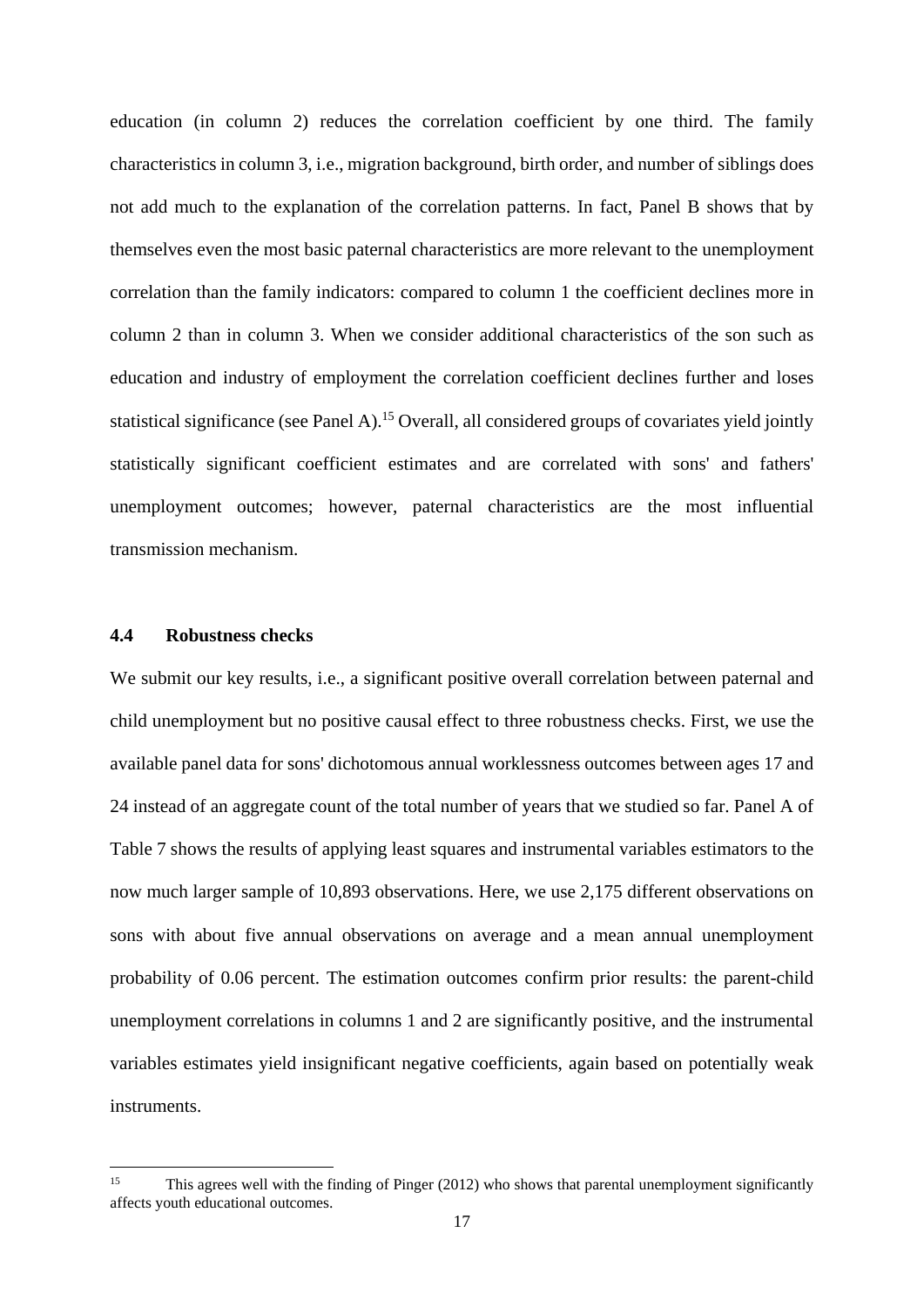Next, we return to the cross-sectional sample but replace the continuous unemployment measures for sons and fathers by dichotomous measures that describe whether son or father ever experienced at least one spell of unemployment in the respective considered periods, i.e., for sons at age 17-24 and for fathers at the time when their sons were aged 10-15. This shifts the focus to the extensive margin of the unemployment experience. Panel B of Table 7 shows the estimation results, which confirm prior findings: in columns 1 and 2 we obtain significant positive estimates, while the IV results yield negative insignificant unemployment coefficients throughout. The robustness test corroborates prior results.

 In our final robustness test we investigate the sensitivity of the results to the definition of the period in which paternal unemployment is measured. Instead of focusing on fathers' unemployment when the son is aged 10-15 we now investigate the outcomes when using paternal unemployment in the sons' age range 10-13 only. This causes a slight decline in the number of observations, however, the overall outcome as shown in Panel C of Table 7 is robust: again we find positive correlations in the least squares results, but no evidence for a positive causal effect in the instrumental variables estimation (nor in the Gottschalk (1996) approach, which we do not present save space). Thus, our estimations are robust to three different robustness tests.

#### **5. Conclusions**

Even though youth unemployment is the most pressing problem in many European labor markets we know very little about the mechanisms behind it. While some authors address the role of demand and supply for young workers and the patterns of incidence and duration of youth unemployment we address one factor that so far has been neglected in many discussions and certainly in the literature on German youth unemployment: the impact of family background. This paper studies the intergenerational correlation between the unemployment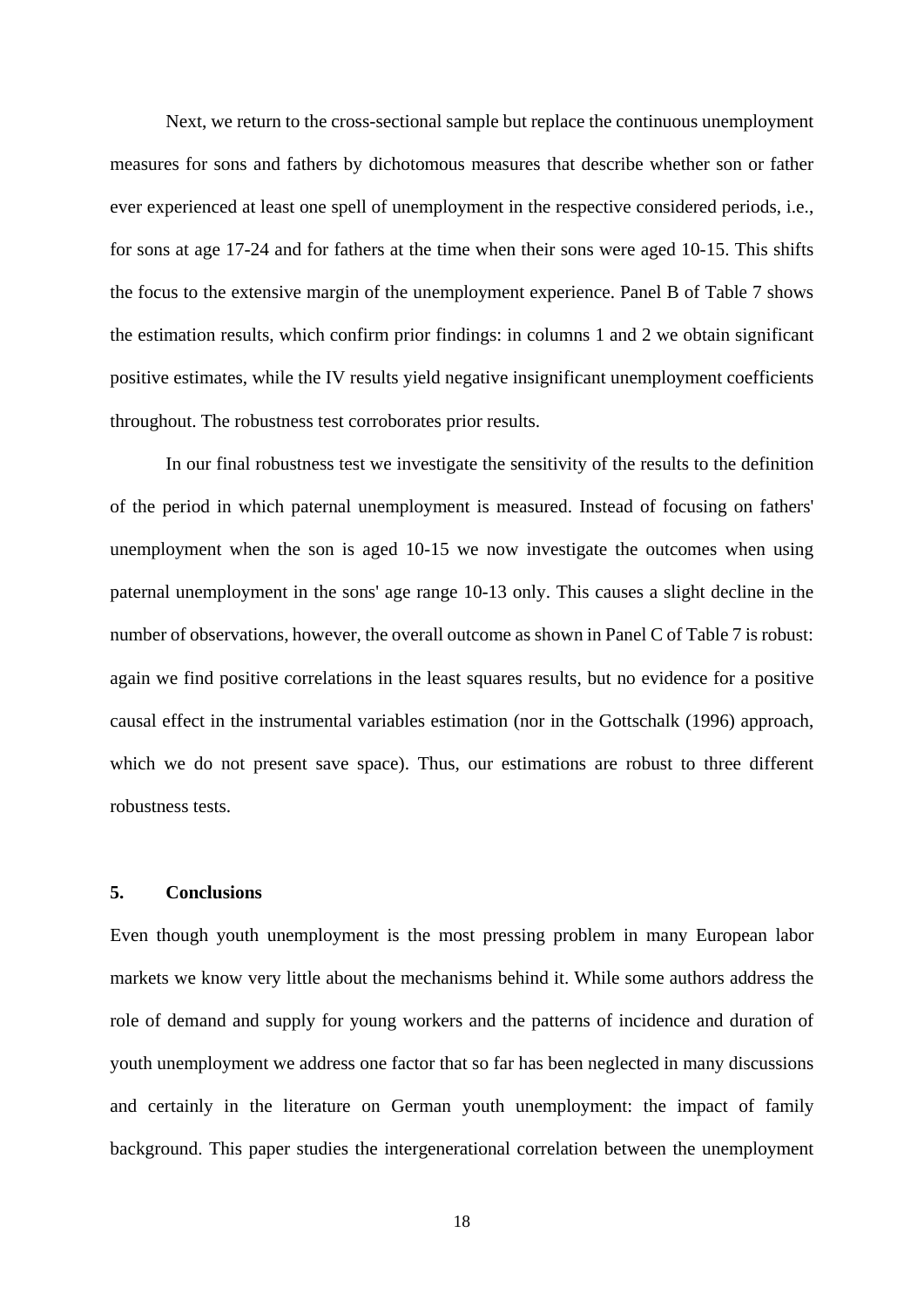experiences of fathers and their sons. The international literature features only few contributions on the subject.

 Several mechanisms may generate a correlation between the employment outcomes of fathers and their sons; we can think of observable characteristics that run in the family and of unobservable traits and attitudes that may be transmitted from parent to child. In addition, it is of particular interest to determine whether there is a causal effect that makes sons more (or less) likely to experience unemployment once they have seen their fathers unemployed. A variety of reasons may be behind such causal mechanisms and their relevance is obvious: if there is a causal intergenerational transmission of unemployment this provides an additional rationale for labor market policy supporting the employment opportunities of parents. If no such causal connection can be established the fight against youth unemployment may be more successful if it focuses on youths themselves.

 This paper shows that the unemployment experience of German fathers and sons is positively correlated. We apply standard empirical approaches to test whether the character of these correlations is causal. Our results are robust to the application of instrumental variables techniques, the application of Gottschalk's (1996) method, to considering outcomes at the intensive and the extensive margin, and to applying data in a cross-sectional and panel data setting: while parent and child unemployment experiences are significantly positively correlated, this correlation does not go back to a causal effect. Instead, family background affects the unemployment risks of both fathers and their sons. Our results agree with most of the literature on intergenerational unemployment transmission, which confirms positive correlations but rejects causal mechanisms.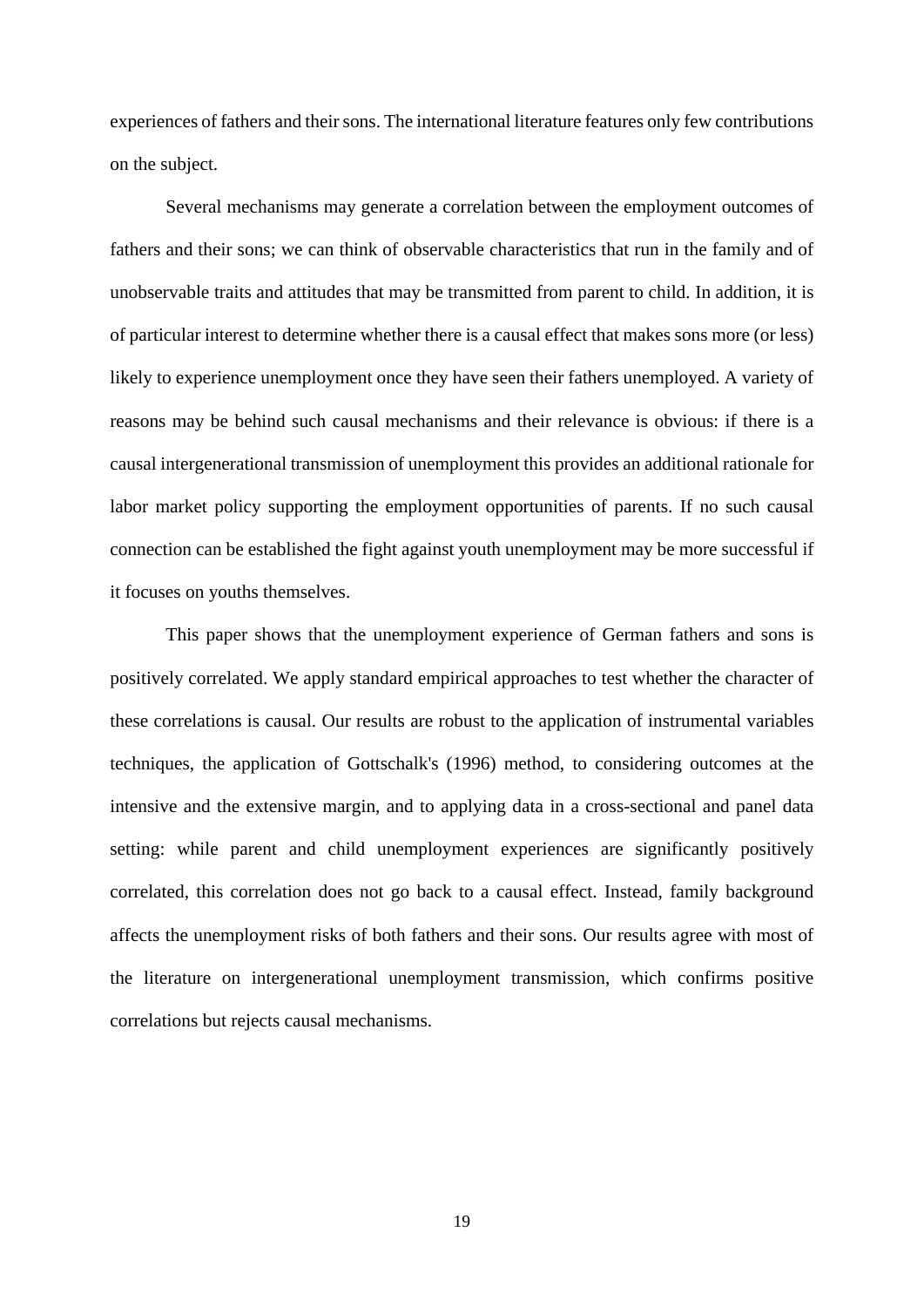#### **References**

- Antel, J.J. (1992), The intergenerational transfer of welfare dependency: Some statistical evidence. The Review of Economics and Statistics, 74: 467-473.
- Bauer, P.C., R.T. Riphahn (2007), Heterogeneity in the Intergenerational Transmission of Educational Attainment: Evidence from Switzerland on Natives and Second Generation Immigrants. Journal of Population Economics 20: 121-148.
- Beaulieu, N., J.-Y. Duclos, B. Fortin, M. Rouleau (2005), Intergenerational reliance on social assistance: Evidence from Canada. Journal of Population Economics 18: 539-562.
- Blomeyer, D., M. Laucht, K. Coneus, F. Pfeiffer (2013), Early Life Adversity and Children's Competence Development: Evidence from the Mannheim Study of Children at Risk. Jahrbücher für Nationalökonomie und Statistik (Journal of Economics and Statistics) 233: 467-485.
- Bratberg, E., O. Anti Nilsen, K. Vaage (2008), Job losses and child outcomes. Labour Economics 15: 591-603.
- Corak, M., B. Gustafsson, T. Österberg (2004), Intergenerational influences on the receipt of unemployment insurance in Canada and Sweden. Pp. 245-288, in: M. Corak (ed.), Generational income mobility in North America and Europe, Cambridge University Press, Cambridge.
- Couch, K.A., Dunn T.A. (1997), Intergenerational Correlations in Labor Market States. A Comparison of the United States and Germany, Journal of Human Resources 32: 210- 232.
- De Paola, M. (2013), The determinants of Risk Aversion: The Role of Intergenerational Transmission. German Economic Review 14: 214-234.
- Edmark, K., K. Hanspers (2012), Is welfare dependency inherited? Estimating the causal welfare transmission effects using Swedish sibling data. IFN working paper No. 894, Stockholm.
- Ekhaugen, T. (2009), Extracting the causal component from the intergenerational correlation in unemployment. Journal of Population Economics 22: 97-113.
- Franz, W., J. Inkmann, W. Pohlmeier, V. Zimmermann (2000). Young and Out in Germany. On Youths' Chances of Labor Market Entrance in Germany. In: D. Blanchflower, R. Freeman (Eds.), Youth Unemployment and Joblessness in Advanced Countries. NBER Cambridge, MA, 381-426.
- Gottschalk, P. (1990), AFDC participation across generations. American Economic Review 80: 367-371.
- Gottschalk, P. (1996), Is the correlation in welfare participation across generations spurious?. Journal of Public Economics 63: 1-25.
- Gregg, P. (2001), The impact of youth unemployment on adult unemployment in the NCDS. Economic Journal 111: F626-F653.
- Gregg, P., L. Macmillan, B. Nasim (2012), The impact of fathers' job loss during the recession of the 1980s on their children's educational attainment and labour market outcomes. Fiscal Studies 33: 237-264.
- Heineck, G., R.T. Riphahn (2009), Intergenerational Transmission of Educational Attainment in Germany - The Last Five Decades. Journal of Economics and Statistics (Jahrbücher für Nationalökonomie und Statistik) 229: 36-60.
- Johnson, P., H. Reed (1996), Intergenerational mobility among the rich and poor: results from the National Child Development Survey. Oxford Review of Economic Policy 12: 127- 42.
- Macmillan, L. (2010), The Intergenerational Transmission of Worklessness in the UK. CMPO Working Paper Series No. 10/231. Bristol.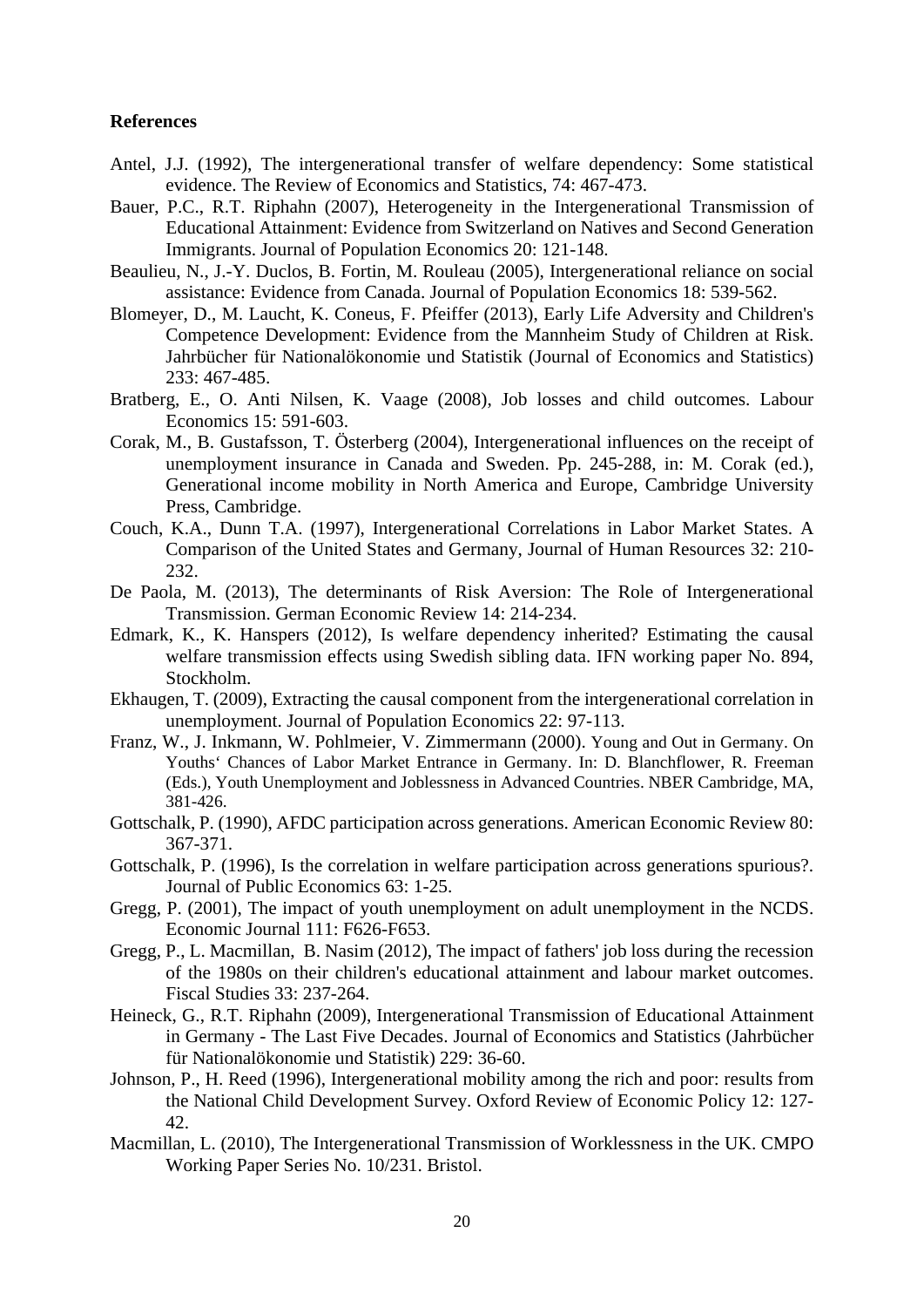- O'Neill, D., O. Sweetman (1998), Intergenerational mobility in Britain: evidence from unemployment patterns. Oxford Bulletin of Economics and Statistics 60: 431-447.
- Oreopoulos, P., M. Page, A. Huff Stevens (2008), The intergenerational effect of worker displacement. Journal of Labor Economics 26: 455-483.
- Pinger, P.R. (2012), Intergenerational Effects of Economic Distress: Paternal Unemployment and Child Secondary Schooling Decisions. mimeo. University of Mannheim.
- Riphahn, R.T., M. Zibrowius (2014), Apprenticeship, Vocational Training and Early Labor Market Outcomes - Evidence from East and West Germany, mimeo, University of Erlangen-Nuremberg.
- Schmillen, A., M. Umkehrer (2013), The scars of youth. Effects of early-career unemployment on future unemployment experience, IAB Discussion Paper No. 6/2013, Nürnberg.
- Schnitzlein, D. D. (2014), How important is the family? Evidence from sibling correlations in permanent earnings in the USA, Germany, and Denmark. Journal of Population Economics 27: 69-89.
- Wagner, G.G., J.R. Frick, J. Schupp (2007), The German Socio-Economic Panel Study (SOEP) - Scope, Evolution and Enhancements. Schmollers Jahrbuch (Journal of Applied Social Science Studies) 127: 139-169.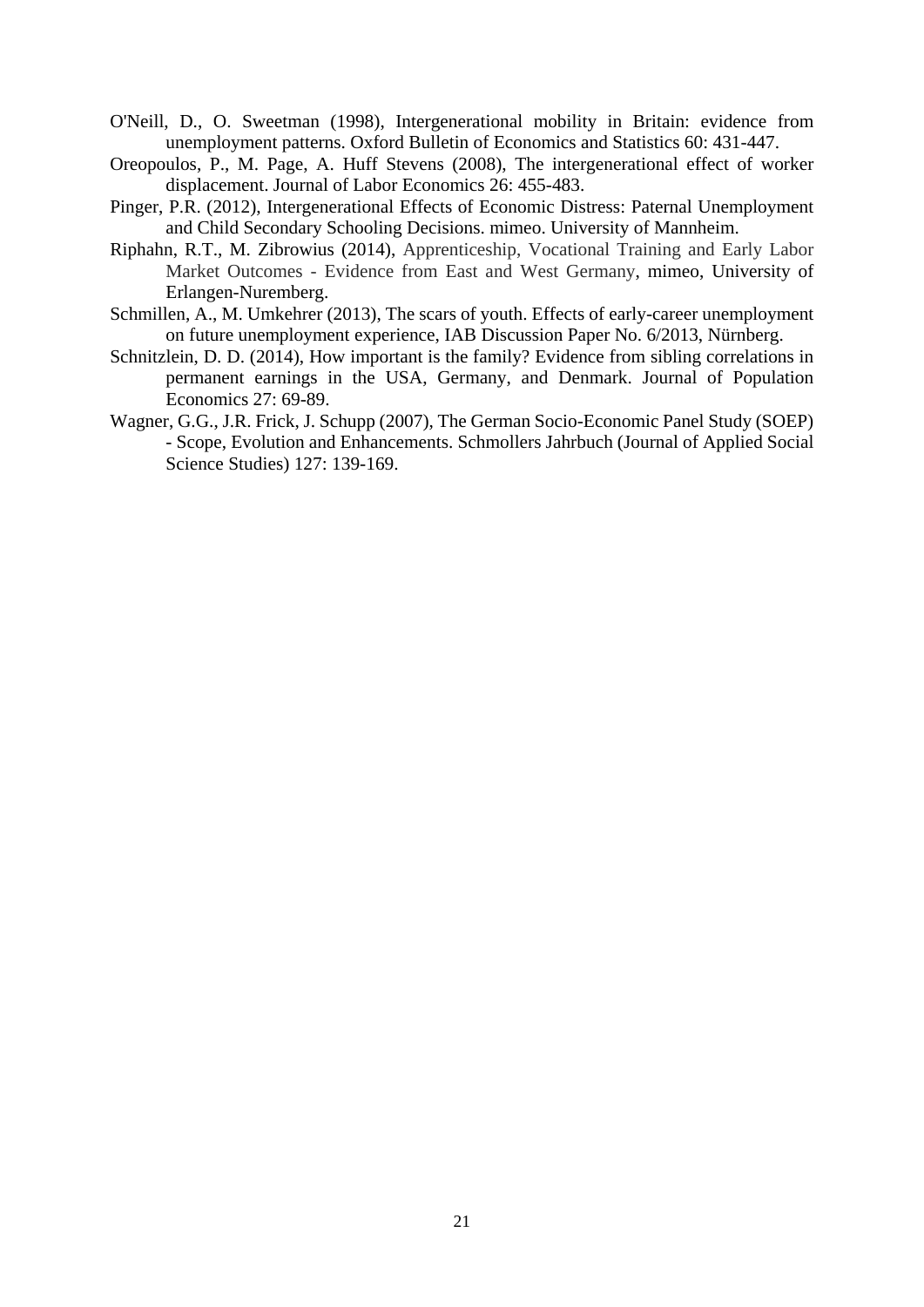#### Table 1: Sample selection

|                                                                  | Persons | Person-Years |
|------------------------------------------------------------------|---------|--------------|
| Male respondents aged 17-24                                      | 7,614   | 31,339       |
| Missing labor force status                                       | 8       | 20           |
| Father not observed or no biographical questionnaire<br>answered | 2,156   | 5,329        |
| Father not observed at son's age 10-15                           | 2,412   | 9,734        |
| Father not observed at son's age 8                               | 759     | 4,750        |
| Missing father's industry                                        | 104     | 613          |
| $= OLS$ and IV Sample                                            | 2,175   | 10,893       |

Note: "-" stands for minus; the number of cases in the first row describes the magnitude of the initial raw sample. Each row provides the number of observations lost for the row-specific selection criterion. The numbers depend on the order of applied criterions. The last row provides the sample sizes available for the analysis.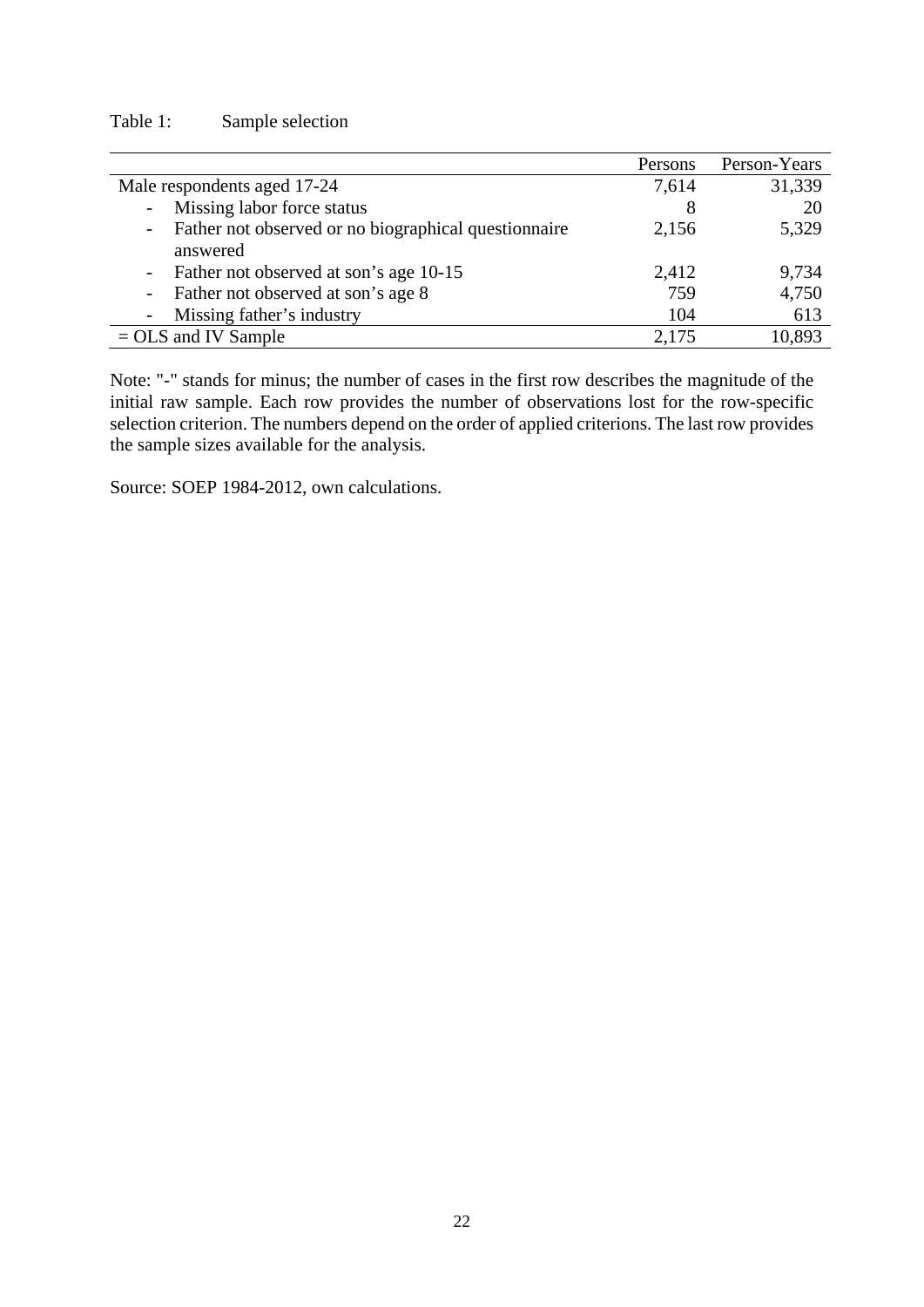# Table 2: Descriptive statistics

|                                                         | Father never<br>unemployed | Years father<br>unemployed $>0$ | <b>Full Sample</b> |
|---------------------------------------------------------|----------------------------|---------------------------------|--------------------|
| Number of years son workless                            | 0.286                      | 0.538                           | 0.318              |
|                                                         | (0.719)                    | (0.988)                         | (0.763)            |
| Years father unemployed while son aged 10-15            | $\overline{0}$             | 2.047                           | 0.263              |
|                                                         | (0.000)                    | (1.306)                         | (0.829)            |
| Number of years son not observed age 17-24              | 2.996                      | 2.964                           | 2.992              |
|                                                         | (2.523)                    | (2.437)                         | (2.511)            |
| Number of years father not observed (son aged 10-15)    | 0.951                      | 0.588                           | 0.904              |
|                                                         | (1.569)                    | (1.199)                         | (1.531)            |
| Sons' characteristics                                   |                            |                                 |                    |
| Sons' year of birth                                     | 1986.139                   | 1985.695                        | 1986.082           |
|                                                         | (5.047)                    | (4.789)                         | (5.016)            |
| Lower secondary school degree (Hauptschulabschluss)     | 0.170                      | 0.240                           | 0.179              |
|                                                         | (0.376)                    | (0.428)                         | (0.383)            |
| Intermediate school degree (Mittlere Reife)             | 0.259                      | 0.280                           | 0.262              |
|                                                         | (0.438)                    | (0.450)                         | (0.440)            |
| Upper secondary school degree (Abitur)/Technical school |                            |                                 |                    |
| dregree (Fachhochschulreife)                            | 0.253                      | 0.115                           | 0.235              |
|                                                         | (0.435)                    | (0.319)                         | (0.424)            |
| Other degree/No school degree/Missing information       | 0.022                      | 0.050                           | 0.026              |
|                                                         | (0.147)                    | (0.219)                         | (0.158)            |
| Currently in school                                     | 0.296                      | 0.315                           | 0.299              |
|                                                         | (0.457)                    | (0.466)                         | (0.458)            |
| Sons' number of siblings                                | 1.642                      | 2.036                           | 1.692              |
|                                                         | (1.335)                    | (1.385)                         | (1.348)            |
| Sons' birthorder                                        | 1.830                      | 2.140                           | 1.869              |
|                                                         | (0.949)                    | (1.184)                         | (0.988)            |
| Migration background                                    |                            |                                 |                    |
| No migration background                                 | 0.806                      | 0.642                           | 0.785              |
|                                                         | (0.395)                    | (0.480)                         | (0.411)            |
| Direct migration background                             | 0.180                      | 0.344                           | 0.201              |
|                                                         | (0.384)                    | (0.476)                         | (0.401)            |
| Indirect migration background                           | 0.014                      | 0.014                           | 0.014              |
|                                                         | (0.116)                    | (0.119)                         | (0.117)            |
| <b>Fathers' Characteristics</b>                         |                            |                                 |                    |
| Fathers' year of birth                                  | 1956.109                   | 1956.140                        | 1956.113           |
|                                                         | (6.895)                    | (8.274)                         | (7.085)            |
| Father lived in East Germany at sons' age 10            | 0.267                      | 0.409                           | 0.286              |
|                                                         | (0.443)                    | (0.492)                         | (0.452)            |
| Secondary Schooling                                     |                            |                                 |                    |
| Lower secondary school degree (Hauptschulabschluss)     | 0.313                      | 0.330                           | 0.315              |
|                                                         | (0.464)                    | (0.471)                         | (0.465)            |
| Intermediate school degree (Mittlere Reife)             | 0.322                      | 0.308                           | 0.320              |
|                                                         | (0.467)                    | (0.463)                         | (0.467)            |
| Technical school degree (Fachhochschulreife)            | 0.050                      | 0.004                           | 0.044              |
|                                                         |                            |                                 |                    |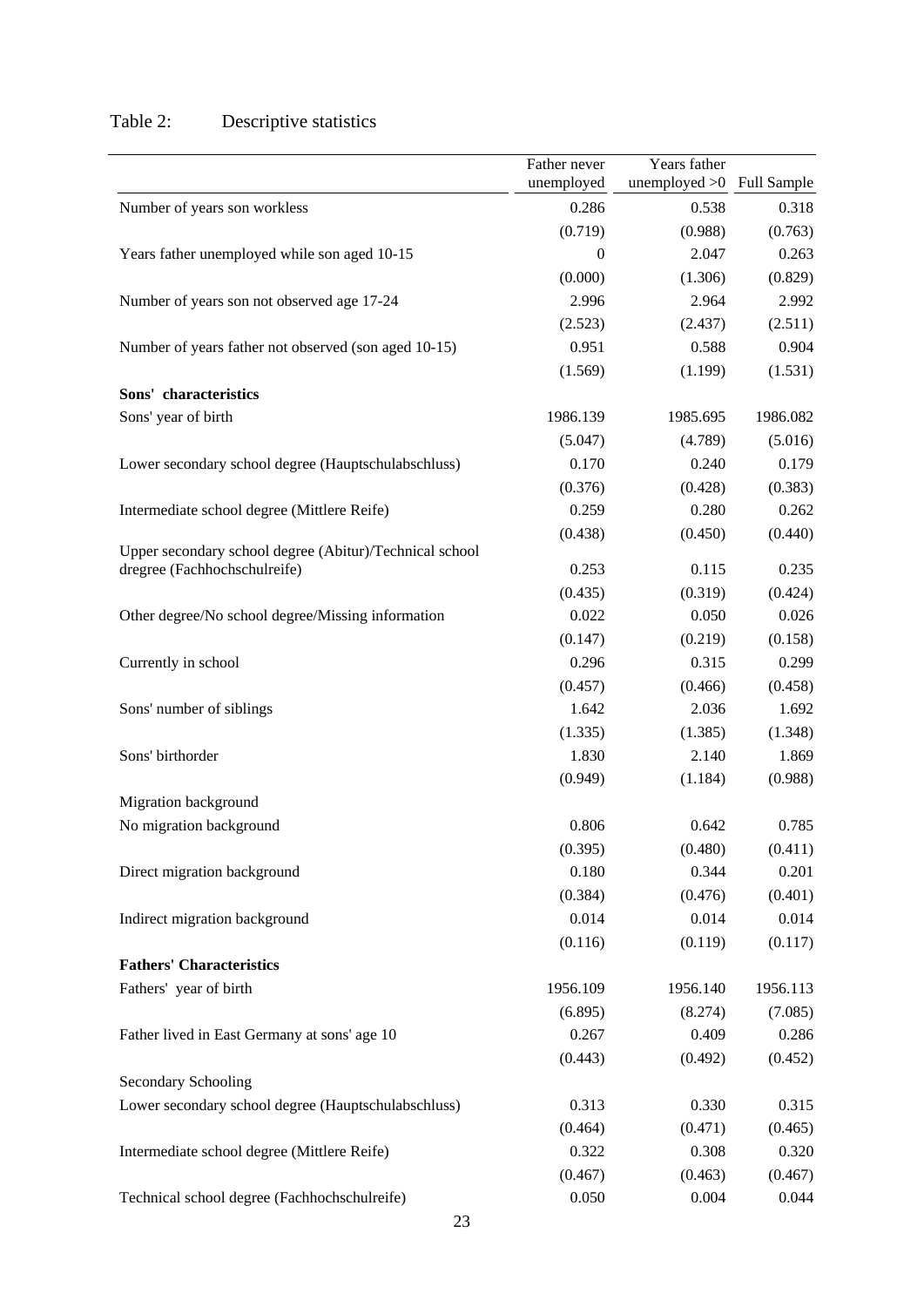|                                                  | (0.218) | (0.060) | (0.205) |
|--------------------------------------------------|---------|---------|---------|
| Upper secondary school degree (Abitur)           | 0.205   | 0.068   | 0.187   |
|                                                  | (0.404) | (0.252) | (0.390) |
| Other degree                                     | 0.080   | 0.176   | 0.092   |
|                                                  | (0.271) | (0.381) | (0.289) |
| No school degree                                 | 0.031   | 0.115   | 0.041   |
|                                                  | (0.172) | (0.319) | (0.199) |
| Postsecondary education                          |         |         |         |
| No postsecondary education                       | 0.084   | 0.226   | 0.103   |
|                                                  | (0.278) | (0.419) | (0.303) |
| Other vocational training                        | 0.116   | 0.208   | 0.127   |
|                                                  | (0.320) | (0.407) | (0.333) |
| Industrial/commercial/health care apprenticeship | 0.415   | 0.441   | 0.418   |
|                                                  | (0.493) | (0.497) | (0.493) |
| Technical college, civil servant training        | 0.133   | 0.047   | 0.122   |
|                                                  | (0.340) | (0.211) | (0.327) |
| University degree                                | 0.249   | 0.075   | 0.227   |
|                                                  | (0.433) | (0.264) | (0.419) |
| Missing information                              | 0.004   | 0.004   | 0.004   |
|                                                  | (0.061) | (0.060) | (0.061) |
| Number of observations                           | 1896    | 279     | 2175    |

Note: Table shows means and standard deviations in parentheses of key variables.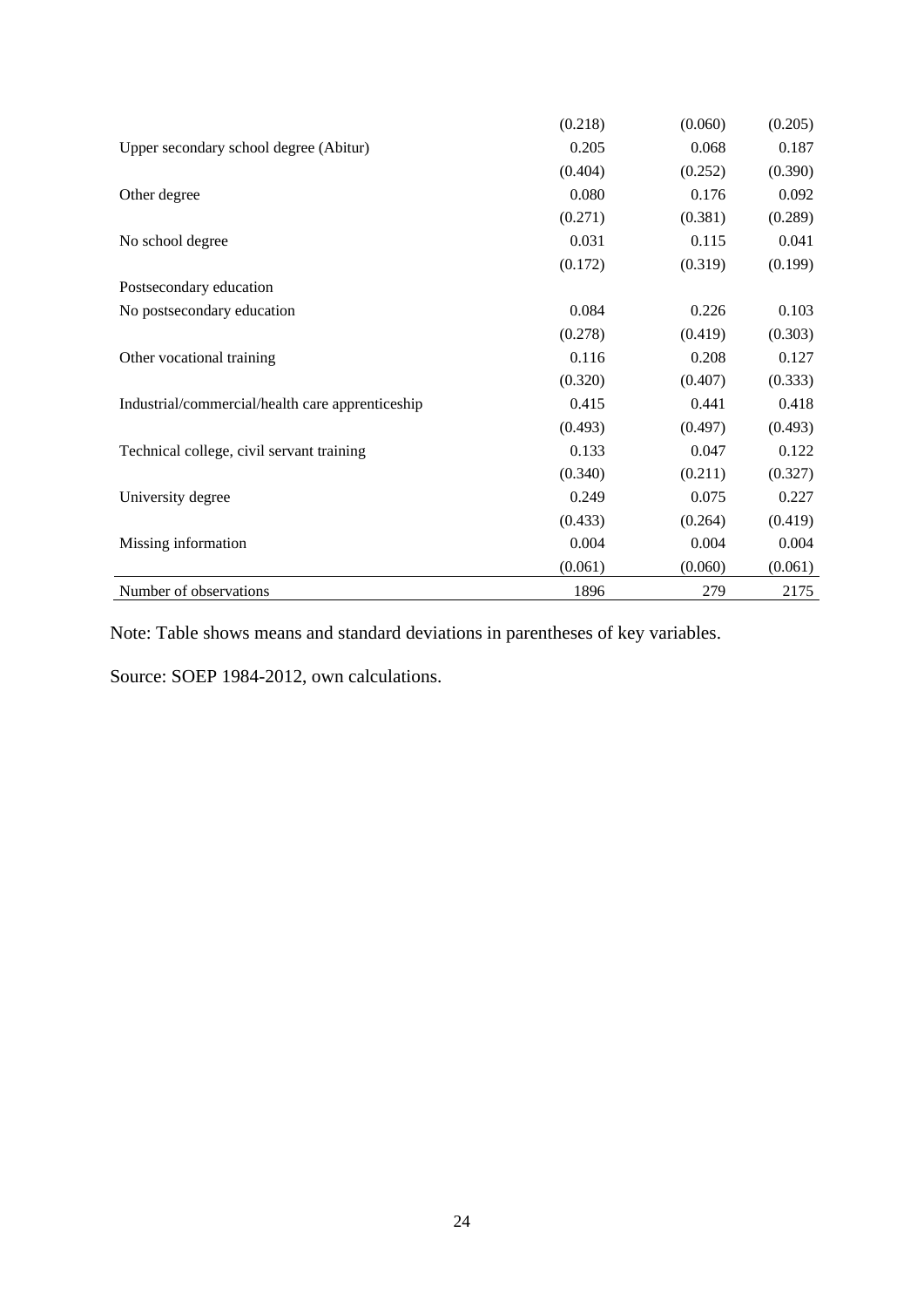|                                              | <b>OLS</b>          |                  | <b>IV-Results</b>                               |                  |                                                 |                  |
|----------------------------------------------|---------------------|------------------|-------------------------------------------------|------------------|-------------------------------------------------|------------------|
|                                              | Without<br>controls | With<br>controls | 1 year unemployment risk<br>Without<br>controls | With<br>controls | 5 year unemployment risk<br>Without<br>controls | With<br>controls |
|                                              | (1)                 | (2)              | (3)                                             | (4)              | (5)                                             | (6)              |
| Years father unemployed                      | $0.103***$          | $0.053**$        | $-0.020$                                        | $-0.126$         | $-0.106$                                        | $-0.225$         |
|                                              | (0.026)             | (0.026)          | (0.285)                                         | (0.400)          | (0.410)                                         | (0.595)          |
| <b>First stage results</b>                   |                     |                  |                                                 |                  |                                                 |                  |
| First stage F-statistic                      |                     |                  | 8.64                                            | 4.28             | 3.51                                            | 1.78             |
| First stage coefficient                      |                     |                  | $1.470***$                                      | $1.109**$        | $0.522*$                                        | 0.433            |
|                                              |                     |                  | (0.500)                                         | (0.536)          | (0.278)                                         | (0.325)          |
| Number of observations<br>Number of controls | 2175                | 2175<br>51       | 2175                                            | 2175<br>51       | 2175                                            | 2175<br>51       |

#### Table 3: Estimation results using OLS and IV methods

Note: Columns (3)-(6) show IV-results with two instruments of unemployment risk. Each coefficient represents a separate linear regression. Dependent variable is years a son experienced worklessness between ages 17 and 24. Standard errors in parentheses are clustered at fathers' person number, control variables are dummies for year of birth (son and father), fathers' education, fathers' migration background, sons' state of residence at age 10, sons' birth order, sons' number of siblings, number of years son is not observed (age 17-24), number of years father is not observed (sons age 10-15).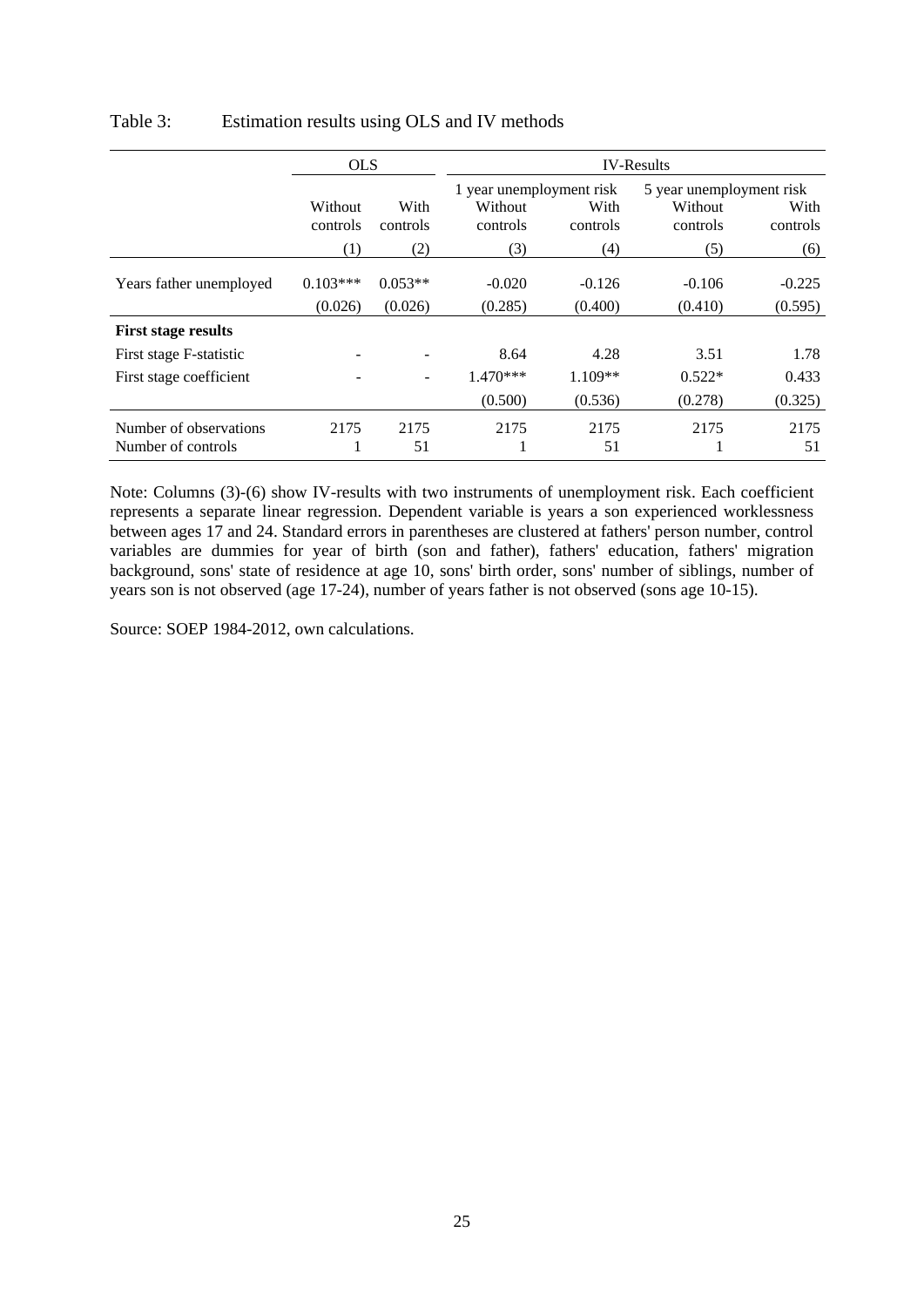Table 4: Estimation results using the Gottschalk method

|                                                 | (1)<br><b>OLS</b><br>no controls | (2)<br><b>OLS</b><br>with controls | (3)<br>Gottschalk<br>no controls | (4)<br>Gottschalk<br>with controls |
|-------------------------------------------------|----------------------------------|------------------------------------|----------------------------------|------------------------------------|
| Panel A: Father observed at least once          |                                  |                                    |                                  |                                    |
| Years father unemployed<br>while son aged 10-15 | $0.152**$                        | 0.046                              | $0.123**$                        | 0.046                              |
|                                                 | (0.060)                          | (0.065)                            | (0.061)                          | (0.065)                            |
| Years father unemployed<br>while son aged 25-30 |                                  |                                    | $0.101***$                       | $0.052*$                           |
|                                                 |                                  |                                    | (0.027)                          | (0.029)                            |
| <b>Difference</b>                               |                                  |                                    | 0.022                            | $-0.006$                           |
|                                                 |                                  |                                    | (0.069)                          | (0.074)                            |
| Number of observations                          | 1266                             | 1266                               | 1266                             | 1266                               |
| Number of controls                              |                                  | 47                                 | $\overline{2}$                   | 48                                 |
| Panel B: Father observed at least 3 times       |                                  |                                    |                                  |                                    |
| Years father unemployed<br>while son aged 10-15 | 0.091                            | $-0.046$                           | 0.049                            | $-0.045$                           |
|                                                 | (0.072)                          | (0.080)                            | (0.073)                          | (0.080)                            |
| Years father unemployed<br>while son aged 25-30 |                                  |                                    | $0.116***$                       | $0.054*$                           |
|                                                 |                                  |                                    | (0.031)                          | (0.032)                            |
| Difference                                      |                                  |                                    | $-0.067$                         | $-0.099$                           |
|                                                 |                                  |                                    | (0.083)                          | (0.092)                            |
| Number of observations                          | 719                              | 719                                | 719                              | 719                                |
| Number of controls                              | 1                                | 45                                 | $\overline{2}$                   | 46                                 |

Note: Each column represents a separate linear regression. Dependent variable is years son experienced worklessness between ages 17 and 24. In the sample we use in Panel A fathers who are observed at least one year both in the before (son age 10-15) and the after period (son age 25-30), whereas in Panel B the fathers are observed at least three times respectively. Columns (1) and (2) show OLS-results for the respective samples, columns (3) and (4) present results by using the Gottschalk-method. Columns (1) and (3) exclude and columns (2) and (4) include control variables. Standard errors in parentheses are clustered at fathers' person number, control variables are indicators for year of birth (son and father), fathers' education, fathers' migration background, sons' state of residence at age 10, sons' birth order, sons' number of siblings, number of years son is not observed (age 17-24), number of years father is not observed (sons age 10-15 and age 25-30).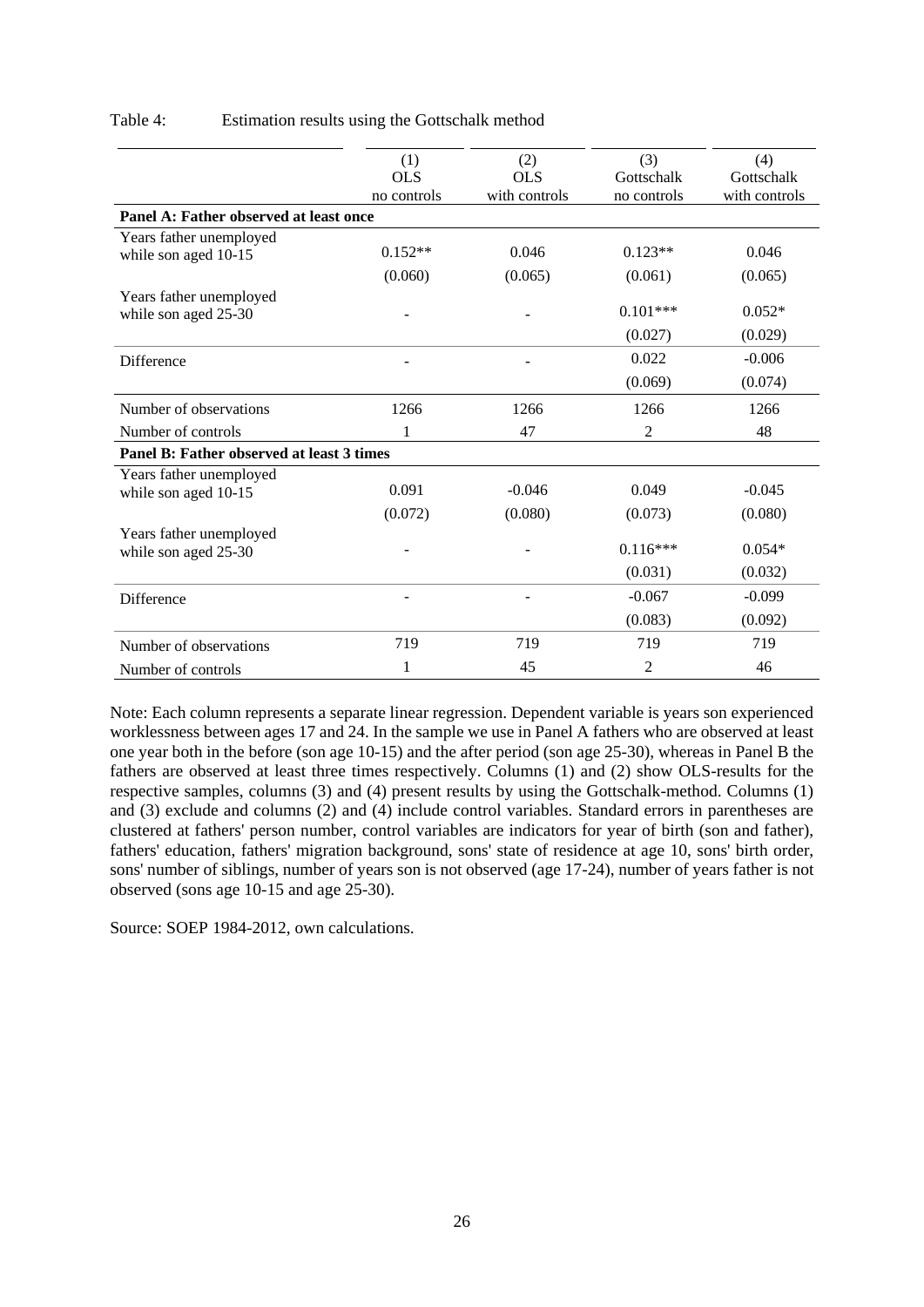|                              |           | Fathers' migration |         |          |                                  |         |
|------------------------------|-----------|--------------------|---------|----------|----------------------------------|---------|
|                              | All       | background         |         |          | Fathers' postsecondary education |         |
|                              |           | no                 | yes     | low      | medium                           | high    |
| <b>Panel A: West Germany</b> | (1)       | (2)                | (3)     | (4)      | (5)                              | (6)     |
| Years father unemployed      | $0.060*$  | $0.111**$          | 0.025   | $-0.036$ | $0.148**$                        | 0.007   |
|                              | (0.037)   | (0.051)            | (0.051) | (0.058)  | (0.057)                          | (0.074) |
| Number of observations       | 1554      | 1110               | 444     | 235      | 775                              | 542     |
| Number of controls           | 36        | 33                 | 33      | 31       | 32                               | 32      |
| <b>Panel B: East Germany</b> |           |                    |         |          |                                  |         |
| Years father unemployed      | 0.037     | 0.039              |         |          | 0.045                            | 0.005   |
|                              | (0.037)   | (0.038)            |         |          | (0.044)                          | (0.066) |
| Number of observations       | 621       | 598                | 23      | 39       | 360                              | 216     |
| Number of controls           | 36        | 33                 |         |          | 29                               | 30      |
| Panel C: Full sample         |           |                    |         |          |                                  |         |
| Years father unemployed      | $0.053**$ | $0.082***$         | 0.016   | 0.001    | $0.114***$                       | 0.017   |
|                              | (0.026)   | (0.030)            | (0.049) | (0.047)  | (0.038)                          | (0.047) |
| Number of observations       | 2175      | 1708               | 467     | 274      | 1135                             | 758     |
|                              | 51        | 34                 | 33      | 32       | 32                               | 32      |

#### Table 5: Heterogeneities in linear regression results

Note: Each coefficient represents a separate linear OLS regression. Dependent variable is years son experienced worklessness between ages 17 and 24. Standard errors in parentheses are clustered at fathers' person number, control variables are indicators for year of birth (son and father), fathers' education, fathers' migration background (not for subgroups by migration background), sons' birth order, sons' number of siblings, number of years son is not observed (age 17-24), number of years father is not observed (sons age 10-15). We only present results for subgroups with at least 100 observations. Fathers' postsecondary education is defined as follows, low: without tertiary degree or still in education; medium: apprenticeship training or in-firm training; high: master, technical college, university.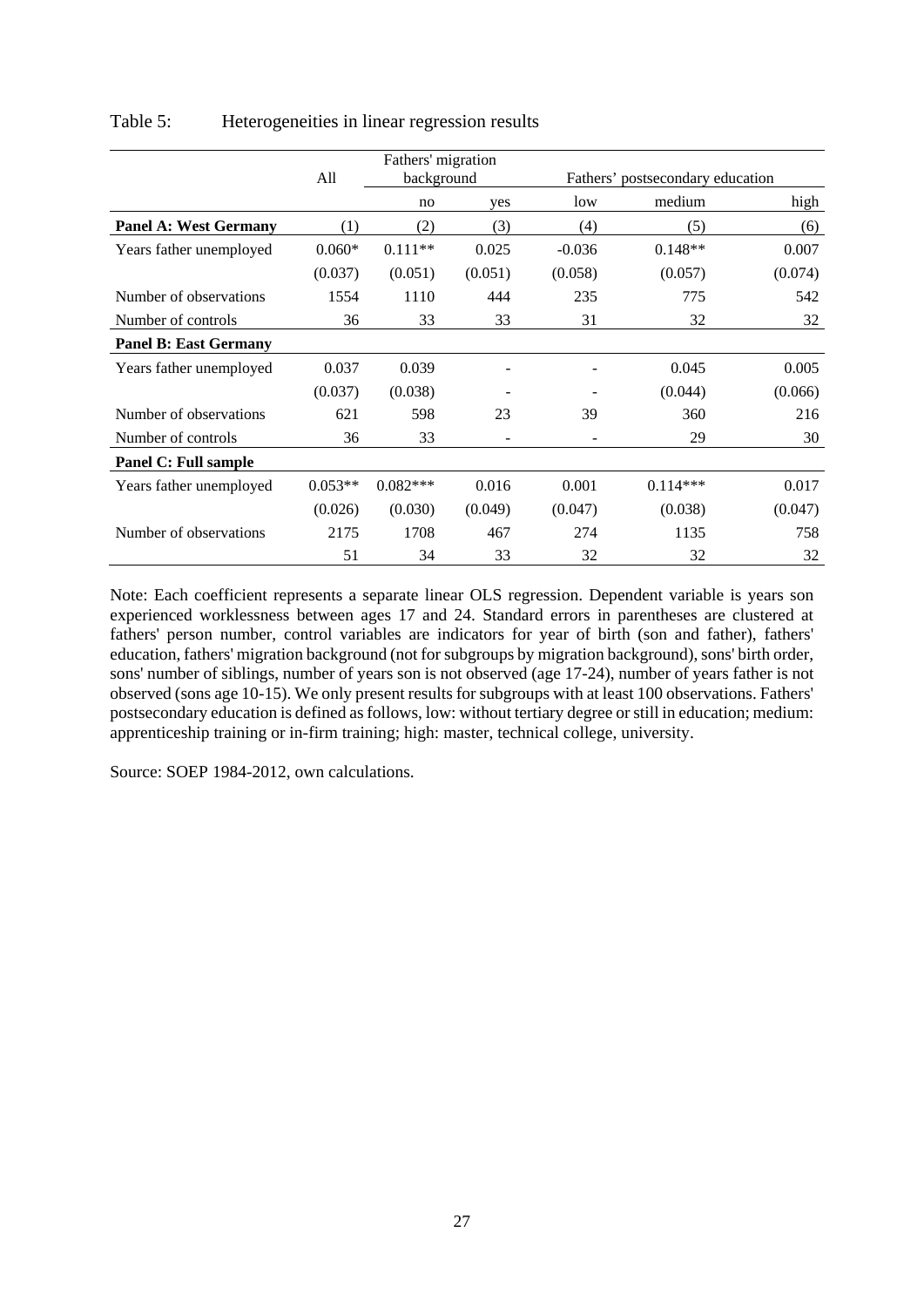| Panel A: Inclusion jointly         | (1)        | (2)       | (3)        | (4)        |
|------------------------------------|------------|-----------|------------|------------|
| Years father unemployed            | $0.105***$ | $0.065**$ | $0.053**$  | 0.037      |
|                                    | (0.025)    | (0.026)   | (0.026)    | (0.026)    |
| Basic controls (26)                | $F = 8.44$ | $F=6.58$  | $F=6.84$   | $F=6.23$   |
| Father characteristics (14)        |            | $F=6.15$  | $F=4.96$   | $F = 3.03$ |
| Family characteristics (10)        |            |           | $F = 2.49$ | $F = 2.03$ |
| Son characteristics (46)           |            |           |            | $F=6.06$   |
| Number of observations             | 2175       | 2175      | 2175       | 2175       |
| Number of controls                 | 27         | 41        | 51         | 97         |
| <b>Panel B: Inclusion pairwise</b> |            |           |            |            |
| Years father unemployed            | $0.105***$ | $0.065**$ | $0.073***$ | $0.068***$ |
|                                    | (0.025)    | (0.026)   | (0.026)    | (0.024)    |
| Basic controls (26)                | $F = 8.44$ | $F=6.58$  | $F = 7.92$ | $F=6.31$   |
| Father characteristics (14)        |            | $F=6.15$  |            |            |
| Family characteristics (10)        |            |           | $F = 3.45$ |            |
| Son characteristics (46)           |            |           |            | $F=12.04$  |
| Number of observations             | 2175       | 2175      | 2175       | 2175       |
| Number of controls                 | 27         | 41        | 37         | 73         |

Table 6: Linear regression results on transmission mechanisms

Note: Each coefficient represents a separate linear OLS regression. Dependent variable is years son experienced worklessness between ages 17 and 24. Standard errors in parentheses are clustered at fathers' person number. The control variable groups are defined as follows: (a) basic controls: sons year of birth, number of years son (father) missing when son was 17-24 (10-15), state dummies; (b) fathers characteristics: year of birth dummies, education (secondary and tertiary); (c) family characteristics: migration background, number of siblings, birth order; (d) sons characteristics: industry (2 digit), education (highest completed).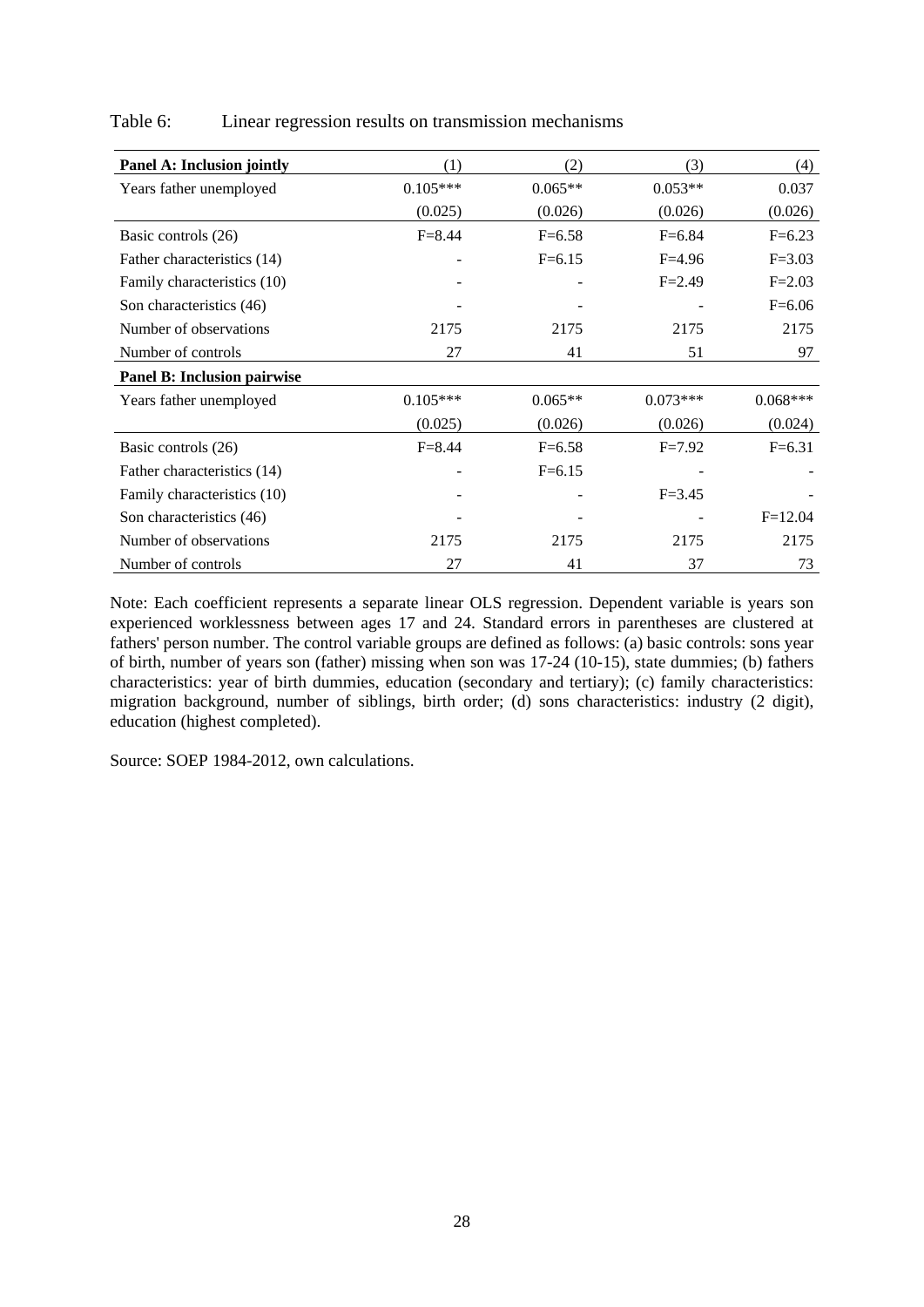#### Table 7: Robustness tests

|                                                                                                 | <b>OLS</b>          |                  | <b>IV-Results</b>   |                  |                                                   |                  |
|-------------------------------------------------------------------------------------------------|---------------------|------------------|---------------------|------------------|---------------------------------------------------|------------------|
|                                                                                                 |                     |                  |                     |                  | 1 year unemployment risk 5 year unemployment risk |                  |
|                                                                                                 | Without<br>controls | With<br>controls | Without<br>controls | With<br>controls | Without<br>controls                               | With<br>controls |
|                                                                                                 | (1)                 | (2)              | (3)                 | (4)              | (5)                                               | (6)              |
|                                                                                                 |                     |                  |                     |                  |                                                   |                  |
| Panel A: Panel structure - dependent var.: dichotomous indicator of annual son unemployment     |                     |                  |                     |                  |                                                   |                  |
| Years father unemployed                                                                         | $0.022***$          | $0.012**$        | $-0.012$            | $-0.022$         | $-0.041$                                          | $-0.067$         |
|                                                                                                 | (0.005)             | (0.005)          | (0.063)             | (0.088)          | (0.117)                                           | (0.209)          |
| <b>First stage results</b>                                                                      |                     |                  |                     |                  |                                                   |                  |
| First stage F-statistic                                                                         |                     |                  | 7.57                | 3.30             | 1.44                                              | 0.57             |
| First stage coefficient                                                                         |                     |                  | $1.310***$          | $1.003*$         | 0.368                                             | 0.267            |
|                                                                                                 |                     |                  | (0.476)             | (0.552)          | (0.307)                                           | (0.354)          |
| Number of observations                                                                          | 10,893              | 10,893           | 10,893              | 10,893           | 10,893                                            | 10,893           |
| Number of controls                                                                              | 1                   | 51               | 1                   | 51               | 1                                                 | 51               |
| Panel B: Cross-section data - dependent var.: dichotomous indicator whether son ever unemployed |                     |                  |                     |                  |                                                   |                  |
| Father ever unemployed                                                                          | $0.040***$          | $0.030*$         | $-0.147$            | $-0.212$         | $-0.093$                                          | $-0.305$         |
| (0/1)                                                                                           | (0.015)             | (0.016)          | (0.133)             | (0.205)          | (0.264)                                           | (0.518)          |
| <b>First stage results</b>                                                                      |                     |                  |                     |                  |                                                   |                  |
| First stage F-statistic                                                                         |                     |                  | 11.06               | 5.54             | 2.69                                              | 1.01             |
| First stage coefficient                                                                         |                     |                  | $0.740***$          | $0.568**$        | 0.168                                             | 0.121            |
|                                                                                                 |                     |                  | (0.223)             | (0.242)          | (0.102)                                           | (0.120)          |
| Number of observations                                                                          | 2175                | 2175             | 2175                | 2175             | 2175                                              | 2175             |
| Number of controls                                                                              | $\mathbf{1}$        | 51               | 1                   | 51               | 1                                                 | 51               |
| Panel C: Cross-section data - measuring paternal unemployment at sons' age 10-13 only           |                     |                  |                     |                  |                                                   |                  |
| Years father unemployed                                                                         | $0.118***$          | $0.050*$         | $-0.101$            | $-0.159$         | $-0.146$                                          | $-0.193$         |
|                                                                                                 | (0.039)             | (0.038)          | (0.382)             | (0.475)          | (0.475)                                           | (0.660)          |
| <b>First stage results</b>                                                                      |                     |                  |                     |                  |                                                   |                  |
| First stage F-statistic                                                                         |                     |                  | 8.87                | 5.71             | 4.63                                              | 2.37             |
| First stage coefficient                                                                         |                     |                  | $1.146***$          | $0.961**$        | $0.463**$                                         | 0.380            |
|                                                                                                 |                     |                  | (0.385)             | (0.402)          | (0.215)                                           | (0.246)          |
| Number of observations                                                                          | 1960                | 1960             | 1960                | 1960             | 1960                                              | 1960             |
| Number of controls                                                                              | $\mathbf{1}$        | 51               | $\mathbf{1}$        | 51               | $\mathbf{1}$                                      | 51               |

Note: Columns (3)-(6) show IV-results with two instruments of unemployment risk. Each coefficient represents a separate linear regression. Dependent variable is years son experienced worklessness between ages 17 and 24. Standard errors in parentheses clustered at fathers person number, control variables are dummies for year of birth (son and father), fathers' education, fathers' migration background, sons' state of residence at age 10, sons' birth order, sons' number of siblings, number of years son is not observed (age 17-24), number of years father is not observed while son aged 10-15 (and 10-13 in Panel C).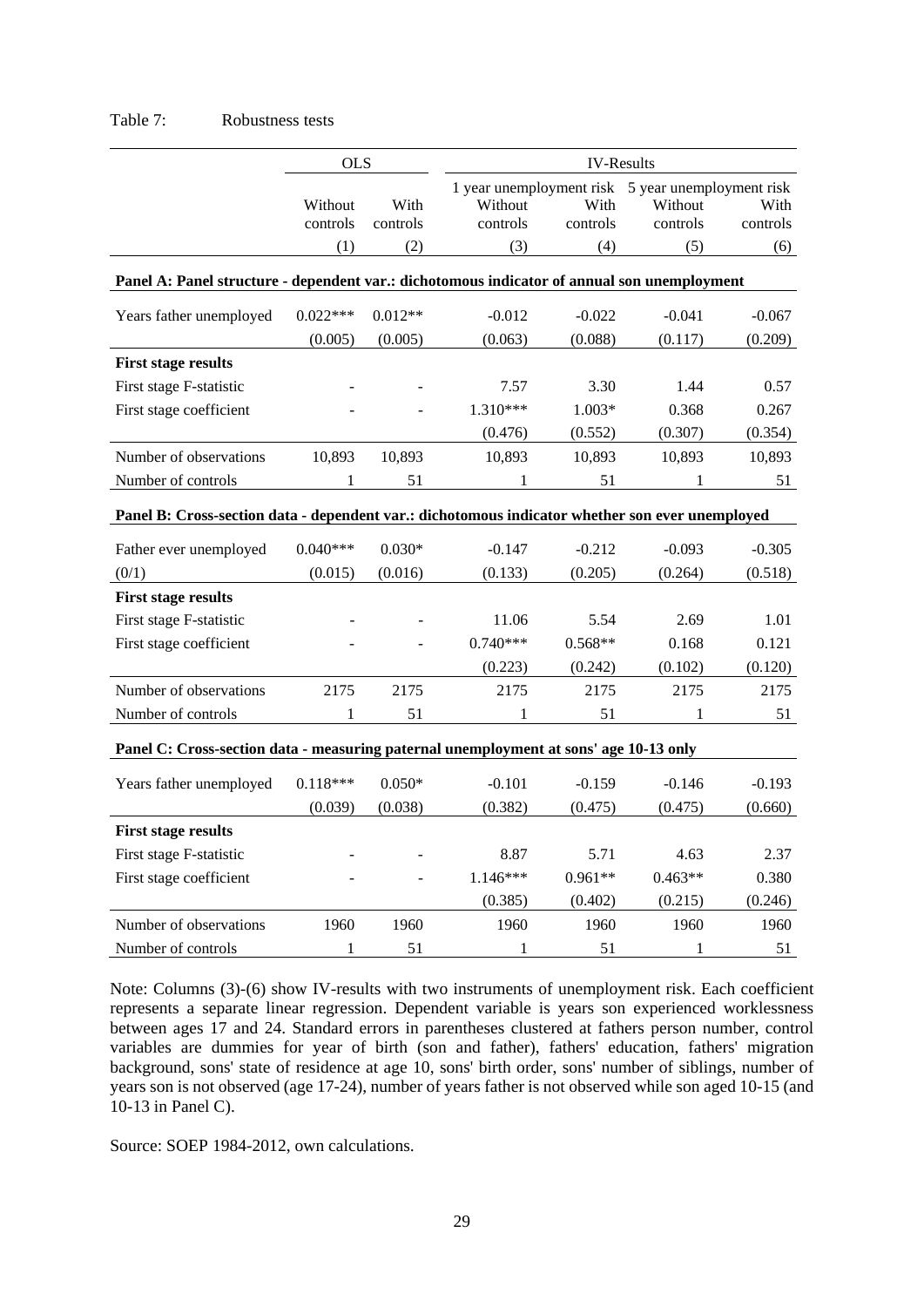# Appendix: Full regression results

|                                                      | (1)        | (2)         |
|------------------------------------------------------|------------|-------------|
| Number of years father unemployed                    | $0.103***$ | $0.053*$    |
|                                                      | (0.026)    | (0.026)     |
| Number of years son not observed age 17-24           |            | $-0.067***$ |
|                                                      |            | (0.007)     |
| Number of years father not observed (son aged 10-15) |            | 0.006       |
|                                                      |            | (0.012)     |
| Sons' year of birth                                  |            |             |
| 1977-1978                                            |            | 0.001       |
|                                                      |            | (0.086)     |
| 1979-1980                                            |            | $-0.002$    |
|                                                      |            | (0.077)     |
| 1981-1982                                            |            | 0.140       |
|                                                      |            | (0.078)     |
| 1983-1984                                            |            | 0.011       |
|                                                      |            | (0.082)     |
| 1985-1986                                            |            | 0.093       |
|                                                      |            | (0.071)     |
| 1987-1988                                            |            | $-0.032$    |
|                                                      |            | (0.065)     |
| 1989-1990                                            |            | $-0.043$    |
|                                                      |            | (0.058)     |
| 1991-1992                                            |            | $-0.059$    |
|                                                      |            | (0.052)     |
| 1993-1994                                            |            | $-0.052$    |
|                                                      |            | (0.044)     |
| 1995                                                 |            | Reference   |
|                                                      |            |             |
| Fathers' year of birth                               |            |             |
| 1929-1939                                            |            | Reference   |
|                                                      |            |             |
| 1940-1949                                            |            | $-0.131$    |
|                                                      |            | (0.199)     |
| 1950-1959                                            |            | $-0.123$    |
|                                                      |            | (0.192)     |
| 1960-1969                                            |            | $-0.035$    |
|                                                      |            | (0.199)     |
| 1970-1975                                            |            | $-0.196$    |
|                                                      |            | (0.206)     |
| <b>Fathers' secondary schooling</b>                  |            |             |
| Lower secondary school degree                        |            | $-0.106$    |
|                                                      |            | (0.122)     |
| Intermediate school degree                           |            | $-0.170$    |
|                                                      |            | (0.125)     |
| Technical school degree                              |            | $-0.162$    |
|                                                      |            |             |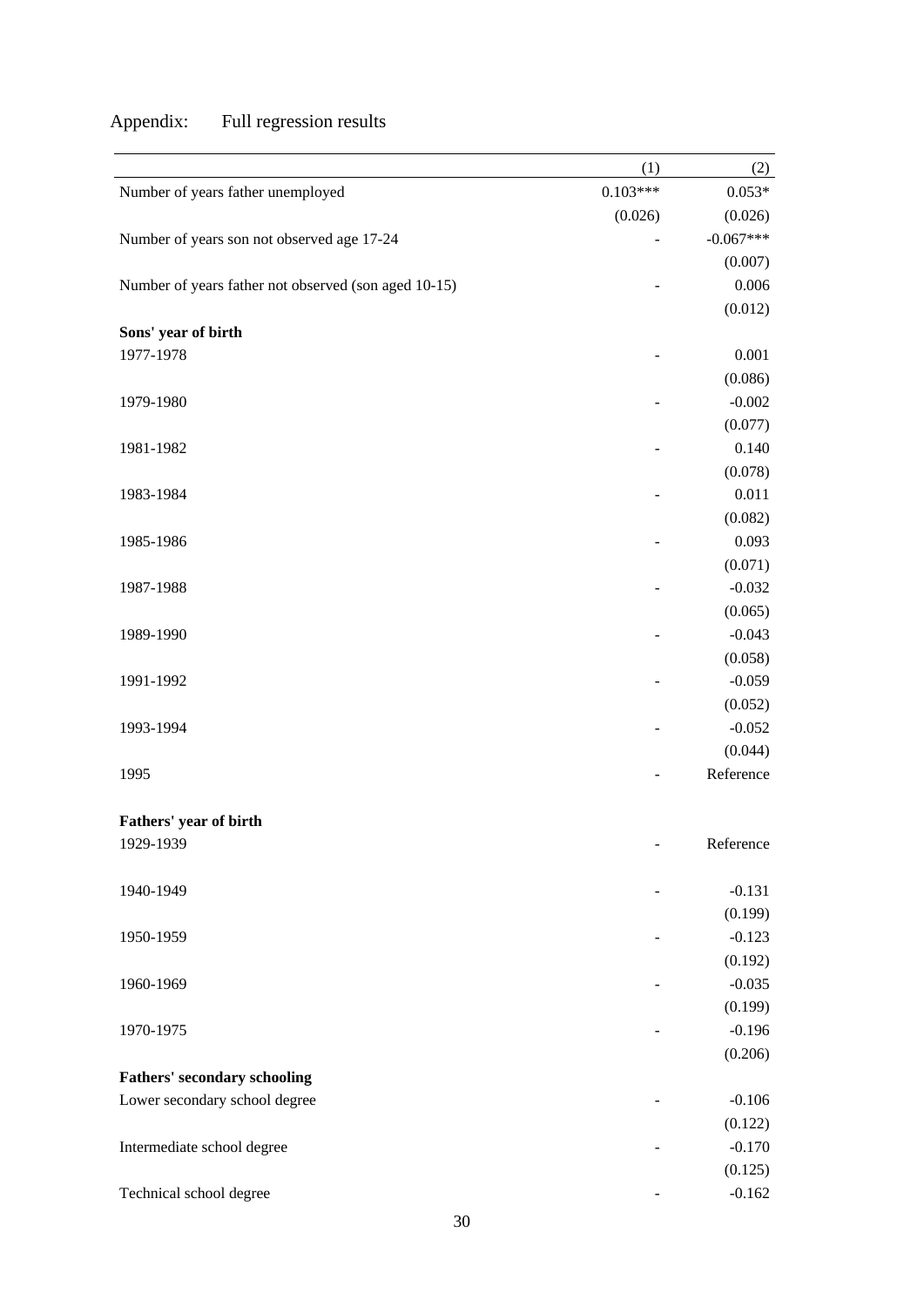|                                                  | (0.140)     |
|--------------------------------------------------|-------------|
| Upper secondary school degree                    | $-0.192$    |
|                                                  | (0.123)     |
| Other degree                                     | $-0.332**$  |
|                                                  | (0.123)     |
| No School Degree                                 | Reference   |
| Fathers' postsecondary education                 |             |
| No postsecondary education                       | Reference   |
| Vocational training                              | 0.006       |
|                                                  | (0.086)     |
| Industrial/commercial/health care apprenticeship | $-0.143*$   |
|                                                  | (0.071)     |
| Technical college, Civil servant training        | $-0.263***$ |
|                                                  | (0.072)     |
| University                                       | $-0.232**$  |
|                                                  | (0.072)     |
| Missing                                          | $-0.329*$   |
|                                                  | (0.158)     |
| Sons' number of siblings                         |             |
| No siblings                                      | $-0.146**$  |
|                                                  | (0.148)     |
| 1 sibling                                        | $-0.263**$  |
|                                                  | (0.090)     |
| 2 siblings                                       | $-0.212*$   |
|                                                  | (0.091)     |
| 3 siblings                                       | $-0.215*$   |
|                                                  | (0.102)     |
| $>4$ siblings                                    | Reference   |
| Sons' birth order                                |             |
| 1st born                                         | $-0.133$    |
|                                                  | (0.134)     |
| 2nd born                                         | $-0.055$    |
|                                                  | (0.138)     |
| 3rd born                                         | $-0.103$    |
|                                                  | (0.141)     |
| $>4$ rd born                                     | Reference   |
| Missing                                          | 0.022       |
|                                                  | (0.176)     |
| <b>Fathers' migration background</b>             |             |
| No migration background                          | Reference   |
|                                                  |             |
| Direct migration background                      | $0.145*$    |
|                                                  | (0.060)     |